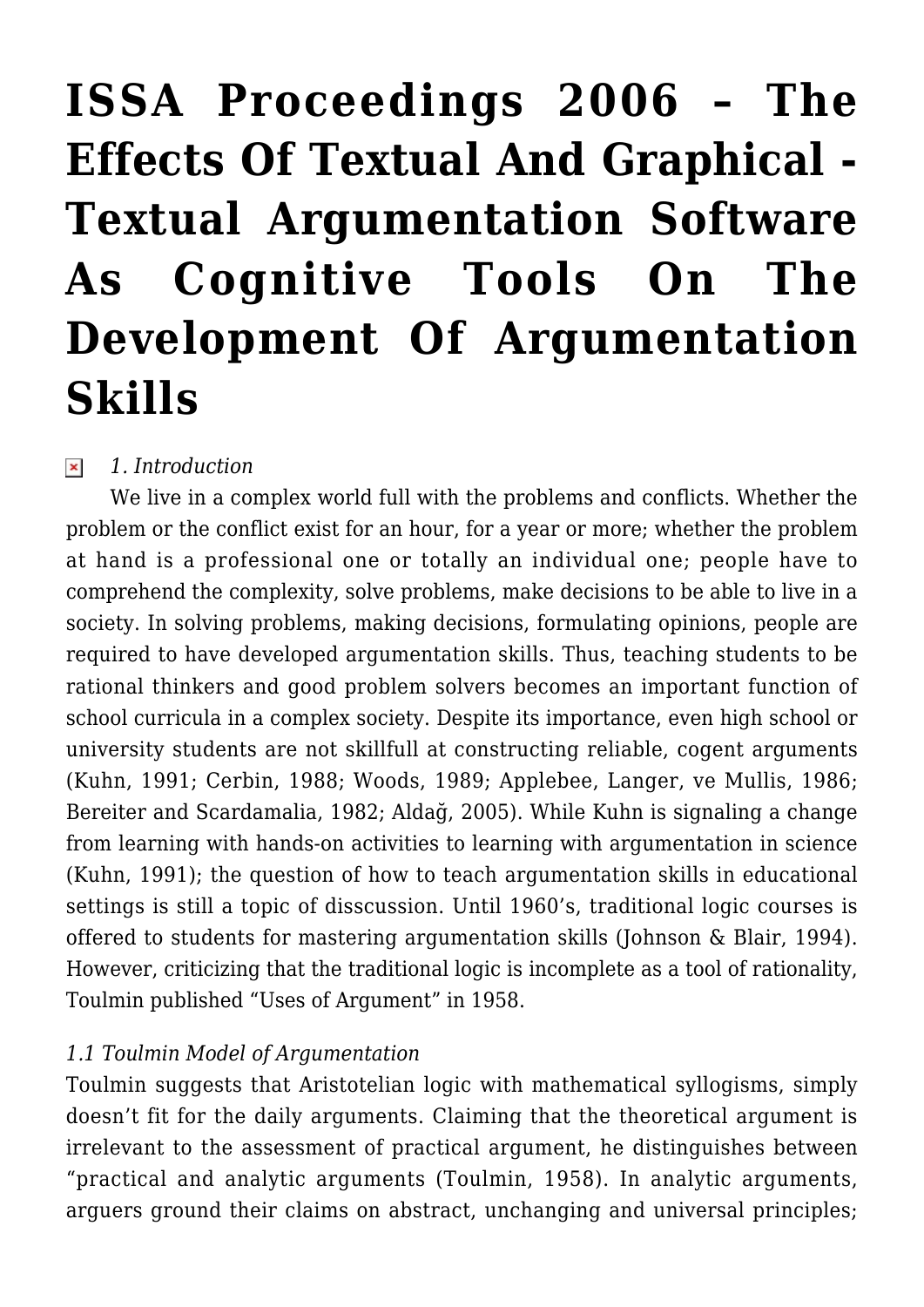thus, the conclusion of an analytic argument such as "Socrates is mortal", is limited only with the premises of "All men are mortal and Socrates is a man.". Our interest in analyzing argument in traditional logic is to decide whether we have a valid argument or not on the basis of premises.

In practical arguments, arguers ground their claims in the context of a particular situation. A practical argument involves mostly an inference from some data to the conclusion of the argument. While arguer implicitly states warrant, audience have to consider how warrant applies to this inference. Therefore, we do not have to limit our arguments to universally acceptable knowledge, rules or conclusions; on the contrary, we even use our beliefs, opinions or the conditions of that particular situation to make a decision on how valid the argument is. Thus, in daily life we counter not with the valid or invalid arguments, but we counter with more or less reliable argument on which we could decide to some extent. Thus, Toulmin developed an explicit model of argumentation for practical purposes (Toulmin, 1958). Toulmin' model of argumentation has six interactive components: Claim, data and warrant are primary; backing, rebuttal and qualification are secondary parts of the model (Toulmin, 1958; Toulmin, Reieke & Janik, 1984). *(Fig.1)*



 Teaching directly with the support of different medium is another method to be researched. Martunen and Laurinen (2001) compared direct instruction groups in electronic mail and face to face environment and a control group. They reported electronic environment supported the identifying and selection of data while face to face environment

stipulates counter argument use. They concluded different study environments might foster different argumentation skills and the necessity of argumentation teaching.

An alternative approach to direct teaching of argumentation skills is suggested that scaffolding students' thinking through the use of cognitive tools such as graphical argumentation tool, Belvedere, Quest-Map, Athena, Reason!Able etc. during problem solving or decision making task. Belvedere and similar graphical systems aims to manipulate students thinking to consider and use the argumentation structures while developing their arguments in various problems, subjects or conditions. These tools have the advantage of visualizing their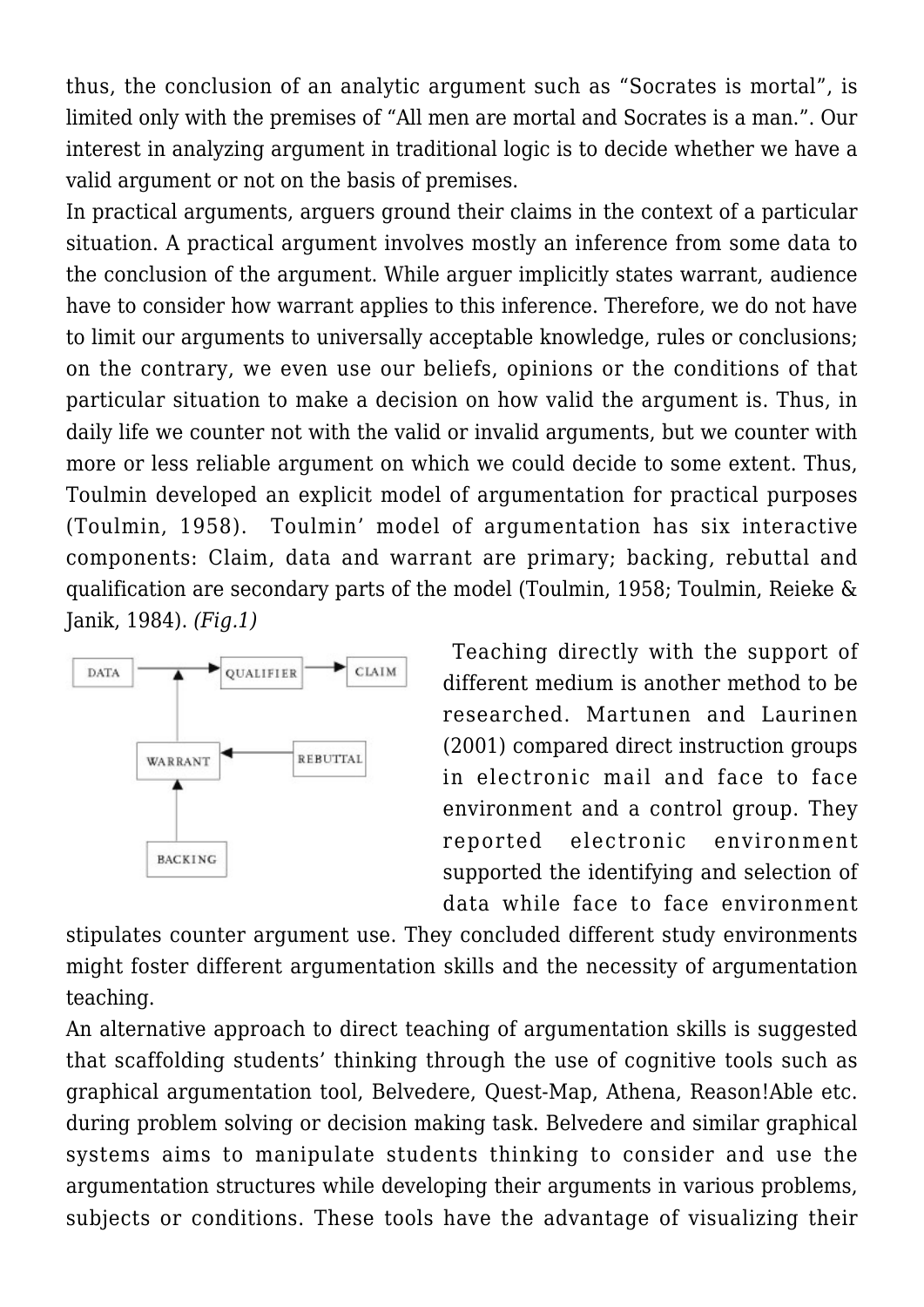abstract or tacit thinking as well as facilitating group discussion by providing them with the opportunity to track down each others opinions (van Gelder, 2001; Tan, 2000). Most of these software combines visual clues such as different colour, different shapes for different argumentation structures with the verbal argumentation content to ease understanding.

Veerman, Andriessen & Kanselaar (1999) compared Netmeeting chatting tool, Belvedere CSCA tool, Allaire BBS system. They reported that Belvedere is better to support an argumentation since students in this group, control and counter more frequently each others' statement than students in other groups. Carr (1999) researched Quest-Map in problem-solving context. The researcher found no significant difference between groups in developing argumentation skills. He explained the participants were law students and had already developed argumentation skills. Tan (2000) researched Quest-Map, a constraint-based CSCA conversation systems, (scaffolding by pre-structured forms of conversation systems) in problem-solving context. The researcher concluded that students in Quest-Map performed significantly better in stating grounds (data) in Toulmin's model of argumentation. Cho (2001) used BBS and Belvedere in his research about problem solving, and found that graphical group is better than textual in use of data and claim.

In Turkey, researches in critical thinking is dated mostly in last ten years. It is more difficult to find publications in argumentation or in teaching argumentation, except classical logic. No research is found related to argumentation software use.

There are many unresolved issues left by the limited amount of researches in teaching and learning argumentation.

# *2. Purpose of the study*

This study is conducted to understand whether teaching an explicit model of argumentation structures will be effective on learning the structures, and how effective will be if the graphical cognitive tool is combined with the direct instruction. Thus, the purpose of this research is defined as "Covariating preargumentation scores, is there a significant difference between textual, textualgraphical and control groups' scores of post-argumentation structures?".

### *3. Method*

# *3.1 Participants*

The pilot study with the prospective teachers showed computer literacy can be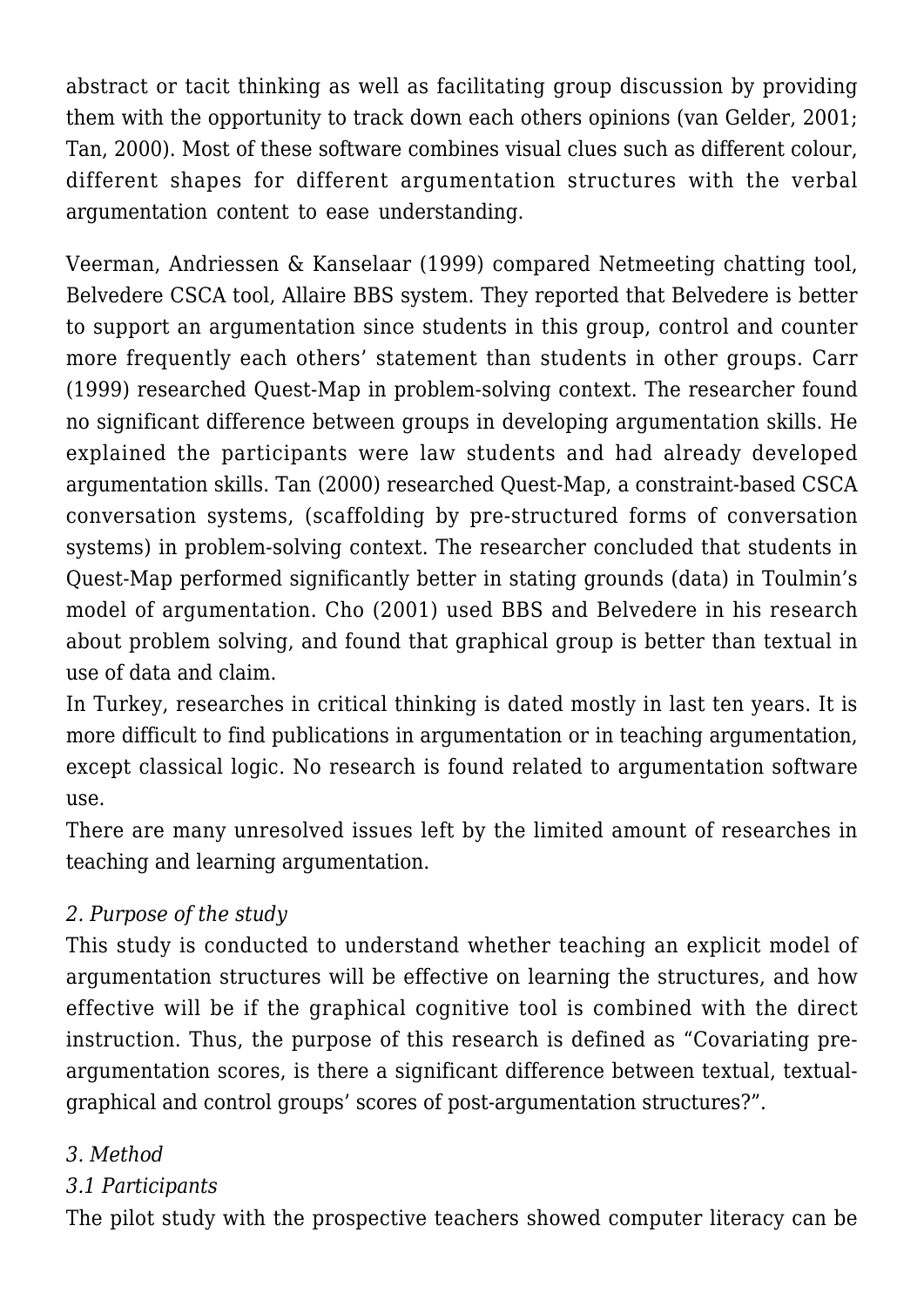confounding variable considering treatment results. Thus, participants are selected from Department of Computers and Instructional Technology, Faculty of Education, Çukurova University-Turkey since they have the computer literacy skills.

112 undergraduate students signed up; 102 students from Computers and Instructional Technology Department are voluntarily joined in the study. Two students participated in the beginning of study, but were absent following classes. Thus, research completed with a total of 100 students. Among the participants 63 is male and 37 is female. There was no significant difference between groups in terms of sex  $(X2 = .328, P > .05)$ . Table1 shows the distribution of students in terms of sex and groups. Students of control group were 3rd and 4th year undergraduates, while students of experimental groups 2nd year undergraduates. Students of experimental group were registered for Learning Theories course. Participation was voluntary. Registered students were free to choose alternative assignments or grading other than joining to study. None registered student choose the alternative assignment. Students were assured of confidentiality. *(Table 1)*

| <b>GENDER</b> |              | <b>GROUPS</b> |         | <b>TOTAL</b> |  |
|---------------|--------------|---------------|---------|--------------|--|
|               | Textual      | Graphical     | Control |              |  |
| Male          | 24           | 20            | 19      | 63           |  |
| Female        | 12           |               | 12      |              |  |
| Total         | 36           | 33            |         | 100          |  |
|               | $X^2 = .328$ | $df = 2$      |         | $P = .849$   |  |

Table 1. Distribution of participants in terms of gender and groups

# *3.2 Research Design*

Non-equivalent control-group design is the most common method used in quasiexperimental research (Gall, Borg and Gall, 1996). This research design is appropriate when researcher has no control over when or to whom they might apply treatment (Campbell and Stanley, 1963 in Cohen, Manion and Morrison, 2000). The difference between nonequivalent control group design and experimental design is that participants is not selected randomly to the groups (Borg etc., 1996). In this research there are two experimental groups and a control group. Participants in experimental groups are selected randomly from second year students of Instructional Technology Department according to their pre-argumentation scores. They were very close to each other in terms of learning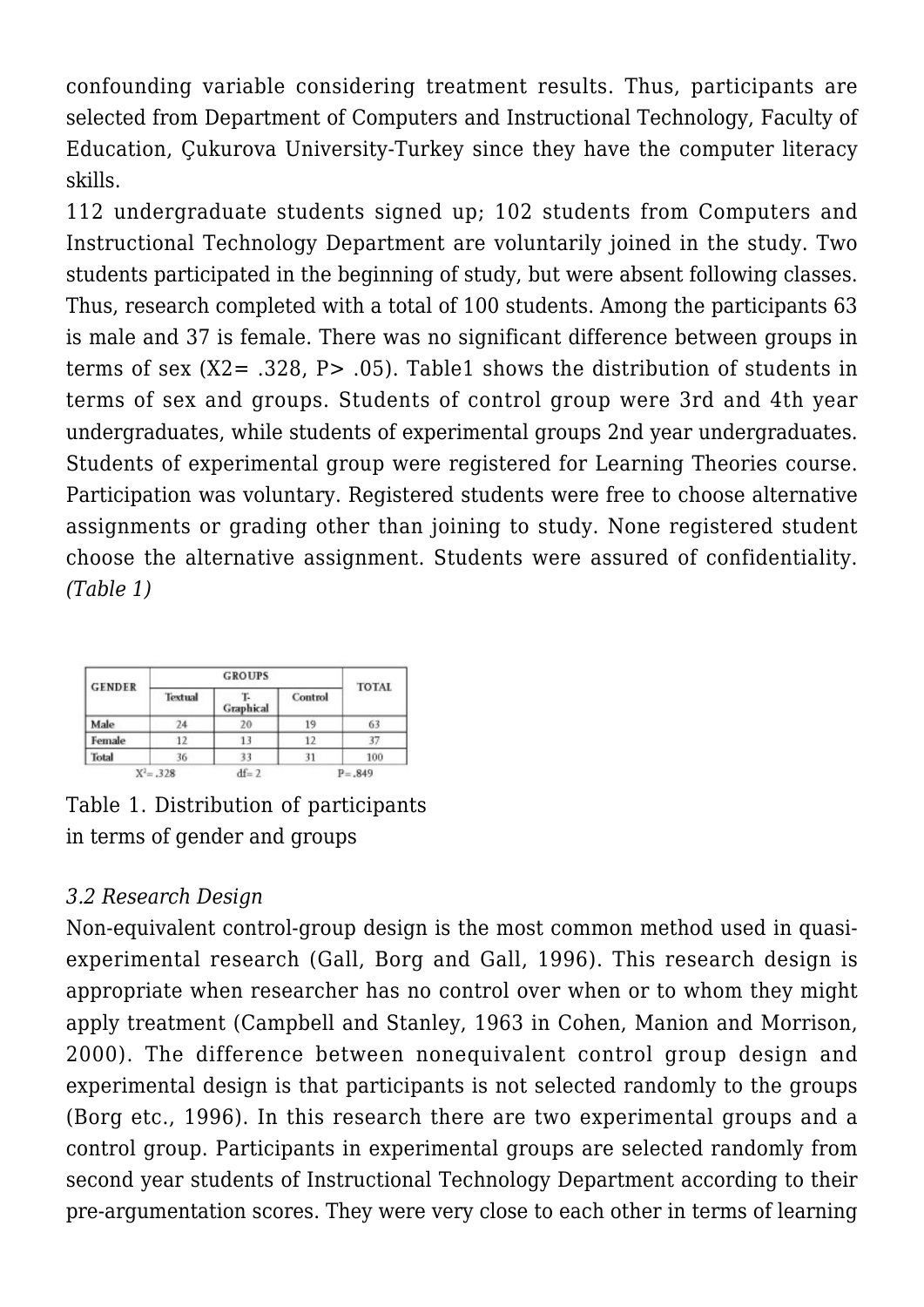background, age and sex distribution. Beside, participants from the second year students were registered for a class; therefore, they were the most appropriate participants for the experimental treatment. However, control group is chosen from the third year and forth year voluntary students. They were not registered for the course, but they agreed to join learning theories seminars for this study. Students in the control group were direct instructed only about the learning theories. Thus, nonequivalent control-group design is selected as research design since control group is not selected randomly. Table2. shows nonequivalent control-group design for this study. *(Table 2)*

| Groups      | Random<br>selection | Pre-Arg          | Treatment         | Post-Arg                   |  |
|-------------|---------------------|------------------|-------------------|----------------------------|--|
| Εl          | R                   | O1.1             | XI                | O1.2                       |  |
| E2<br><br>Ć | R<br>-----------    | O2.1<br><br>O3.1 | X2<br>----------- | O2.2<br>----------<br>O3.2 |  |

Table 2. Nonequivalent design for the study

E1: Textual experimental group

E2: Textual-Graphical experimental group

C: Control group

R: Randomly assignment to the groups

O1.1, O2.1, O3.1: Pre-argumentation scores

X1: Only textual software use, arguing with word processor

X2: Textual and graphical software use, arguing by Belvedere mapping and word processor

O1.2, O2.2, O3.2: Post-argumentation scoresTreatments are applied only to experimental groups while no treatment applied to the control group. Dependent variables are claim, data, data support, warrant, warrant support, probability qualifier, condition of strength, condition of constraint, rebuttal, counter-rebuttal and total score for the analytic level. Holistic argumentation level is also identified as dependent variable.*3.3 Teaching Instruments*

First teaching instrument, argumentation courseware in Turkish is developed to support direct instruction of argumentation components to textual and textualgraphical groups. Students were able to reach to courseware trough internet connection (Figure1). Second teaching instrument, Belvedere is a graphical argumentation tool developed by Pittsburg University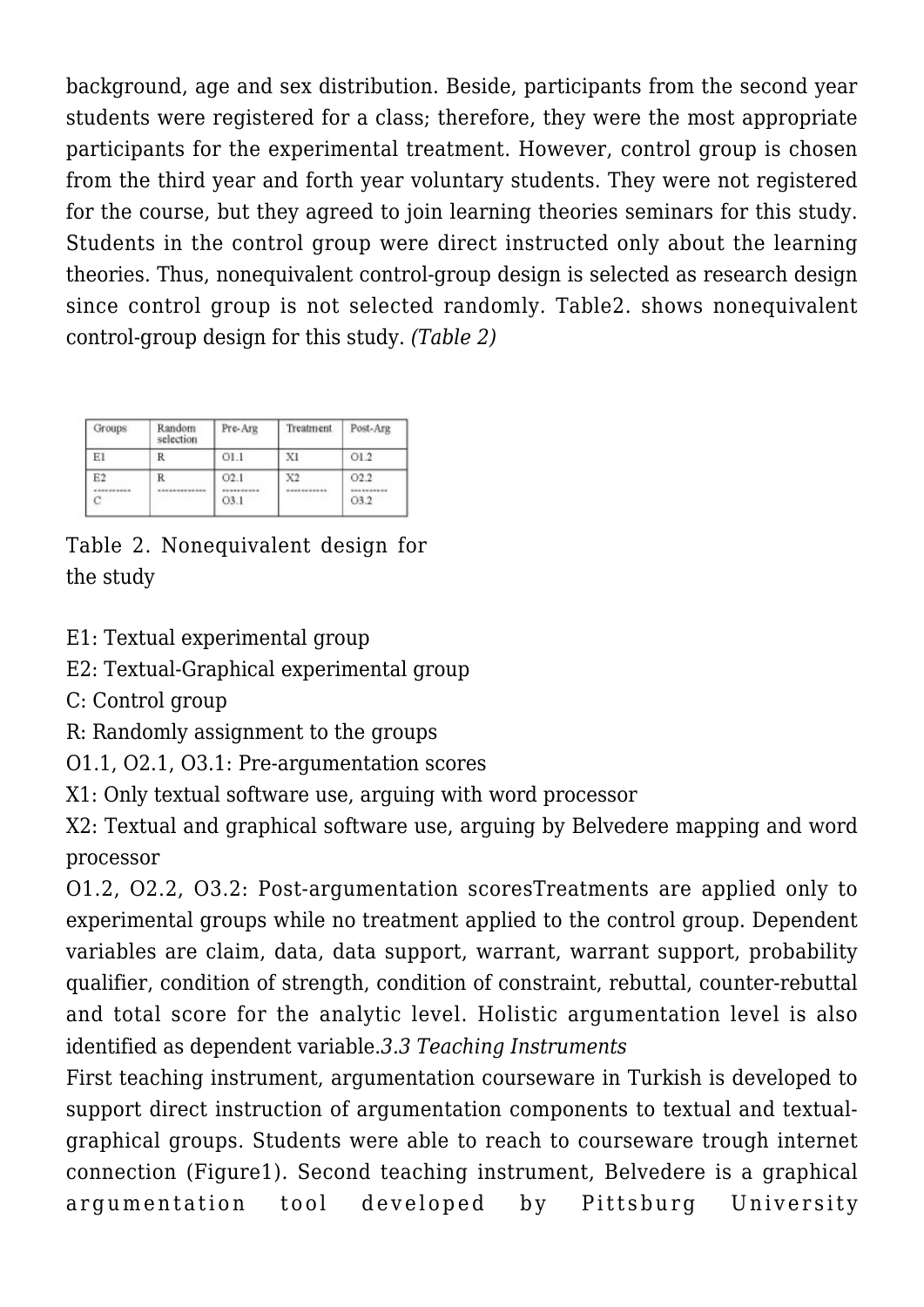(http://advlearn/Irde.pitt.edu/belvedere/). This tool aims to provide an opportunity for arguers to establish or to examine the relationship among argumentation structures. Belvedere is selected since it is an appropriate tool for functionalizing argumentation structures of Toulmin model. Belvedere is used only in textual graphical group for organizing group argument before writing it in textual form in this study. *Figure 2* gives an example of students' argumentation in Turkish about learning theories.

Books and articles about theories are provided to each group.



Figure 2. Illustration of Argumentation Components Teaching Tool



Figure 3. Illustration of Argumentation in Graphical Tool Belvedere

*3.4 Assessment Instruments*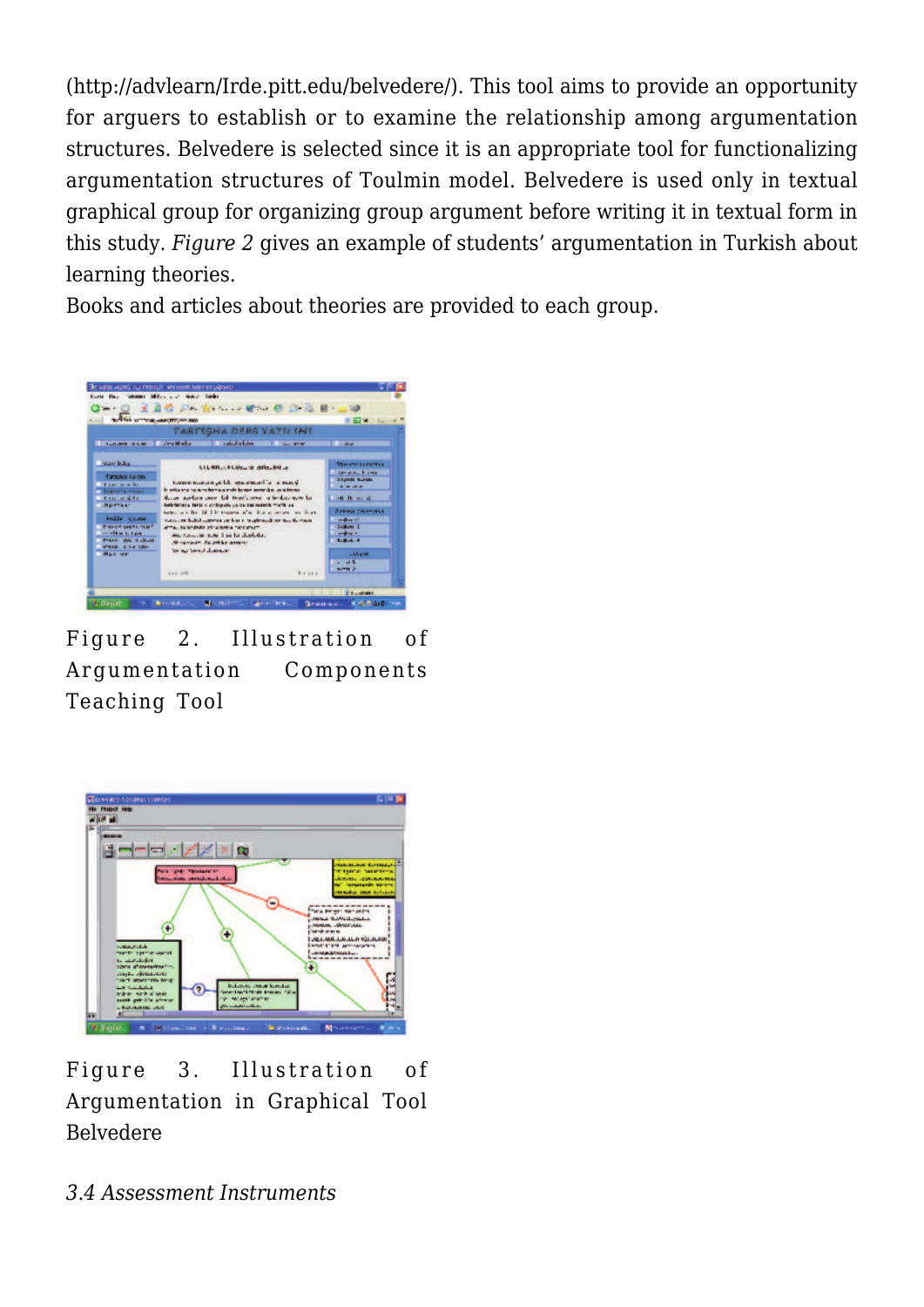A holistic and analytic rubric (1. and 2. appendix) developed for the analysis of argumentation based on argumentation components model shown below. Rubric defines the students' performance level or learning goals which students are accepted to attain during learning process. Rubrics designed to assess learning (McColskey & O'Sullivan, 1993, p.41) can be classified as holistic or analytic rubrics in terms of how criteria or performance level are constructed (Luft, 1997; 1999). The performance level of learning skill is defined holistically in holistic rubrics whereas learning skill is divided into subskills and these subskills are the ones defined for the performance level in analytic rubric.Holistic and analytic argumentation rubrics are developed to measure students' use of argumentation structures before and after treatment in this study. The researcher has six years of experience in developing rubrics as an instructional designer and instructor. Argumentation rubrics are developed based on Toulmin model of argumentation structures. This model with the field independent quality is applied to many different fields of study (Crammond, 1998) for teaching argumentation skills. Toulmin model also shed light into developing rubrics to assess argumentation skills. The results of persuasive writing studies show this model is appropriate for analyzing arguments (Connor & Lauer, 1985, 1988; Knudson, 1992; McCann, 1989; Scardamalia & Paris, 1985, Lunsford, 2002). However, model is criticized for its shortcomings in analysis (for example Driver etc., 2000; van Eemeren etc., 1996; Simosi, 2003). For this reason, Toulmin model of argumentation structures is adapted based on purposes in this research. *Figure 4* shows the argumentation components model with additional structures to Toulmin model which is used for developing rubrics in this study.

![](_page_6_Figure_1.jpeg)

Figure 4. An Argumentation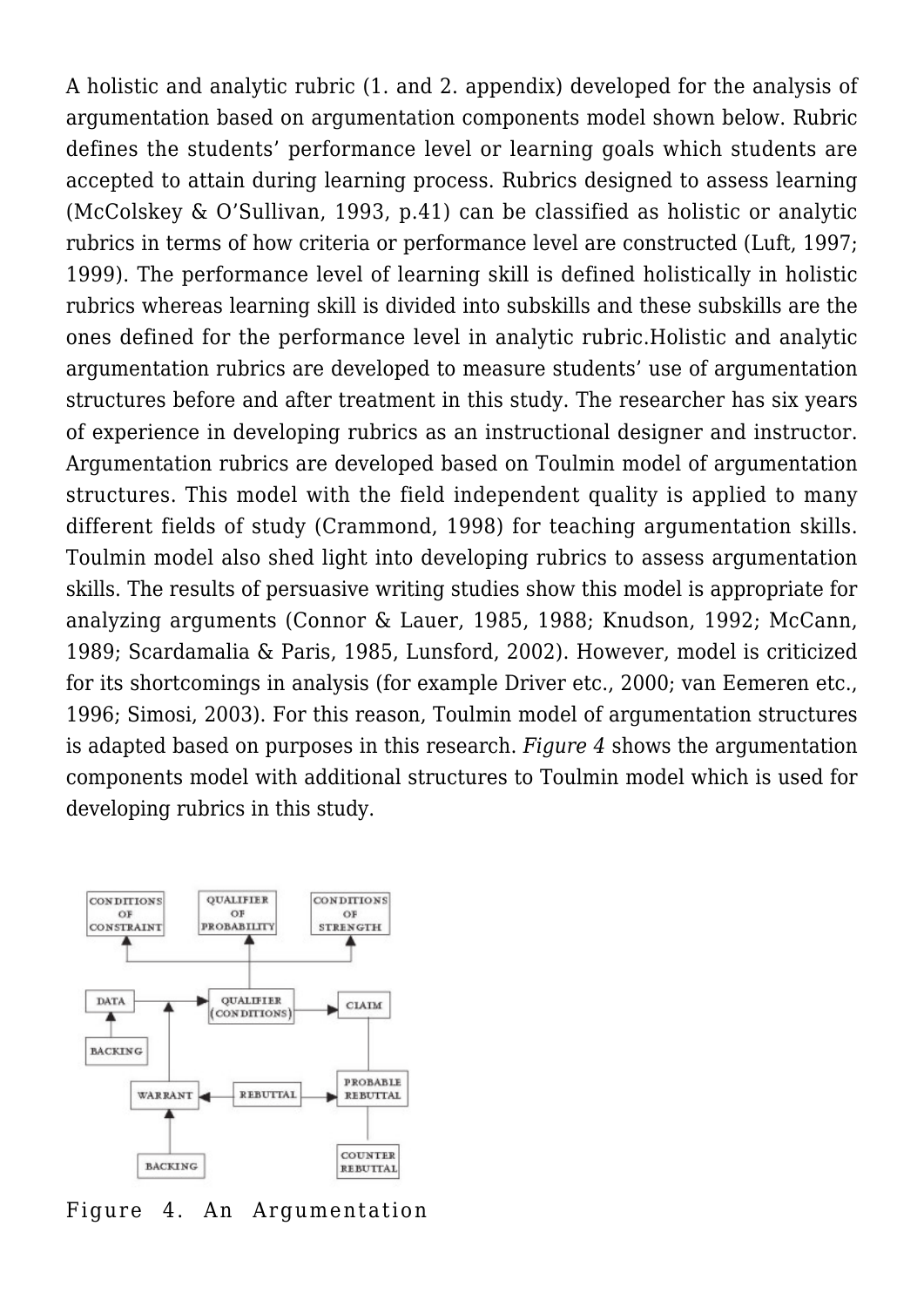Components Model Based on Toulmin's Conceptual Model of Argumentation Structures

First draft of rubrics and argumentation components model were developed based on Toulmin model of argumentation structures, related literature and trial composition analysis. Then, first drafts is tested in a pilot study with the participants whose background similar to participants of this study. Second draft of the model and rubrics for the study was organized based on pilot study results. Then, two experts are asked for their opinions on the model and whether the rubrics were able to functionalize the structures of the model for analysis. The experts were experienced in instructional design and teaching thinking. The argumentation component model given below was the conceptual base on which argumentation structures are functionalized for assessment purposes in the final version of holistic and analytic rubrics.Definitions of argumentation structures in argumentation component model:

• Claim is the position being argued for; the conclusion of the argument.

• Warrant is defined as principles of the theory supported in the claim.

• Warrant support is defined as generalizations about the theory of the claim and not the principles.

• Data is defined as examples, event or explanations related to warrant; a connection between warrant and claim.

• Data support is additional information on the context of data.

• Rebuttal is defined as acceptance of deficiencies of the supported theory in claim.

• Counter-rebuttal is an attack of alternative theory to the claim of theory which an author of the claim ready to defense.

• Strength qualifier is about conditions of strenght about the claim. Constraint qualifier is about weakening conditions of claim.

• Probability qualifiers show the authors belief in strenght of his/her claim.

• Clarity, reliabilty, persuasiveness, validity, relevance, tone of language, consistency, importance, supportiveness, and sufficiency are the qualities to measure argumentation structures.A paper would have a score of 1 to 8 coded by holistic rubric. In analytic rubrics, there are ten argumentation structures; claim, warrant, warrant support, data, data support, rebuttal, counter-rebuttal, strength qualifier, and constraint qualifier.Thus a paper analyzed by the analytic rubric would have a score of 1 to 8 for each of these structures, plus a combined score of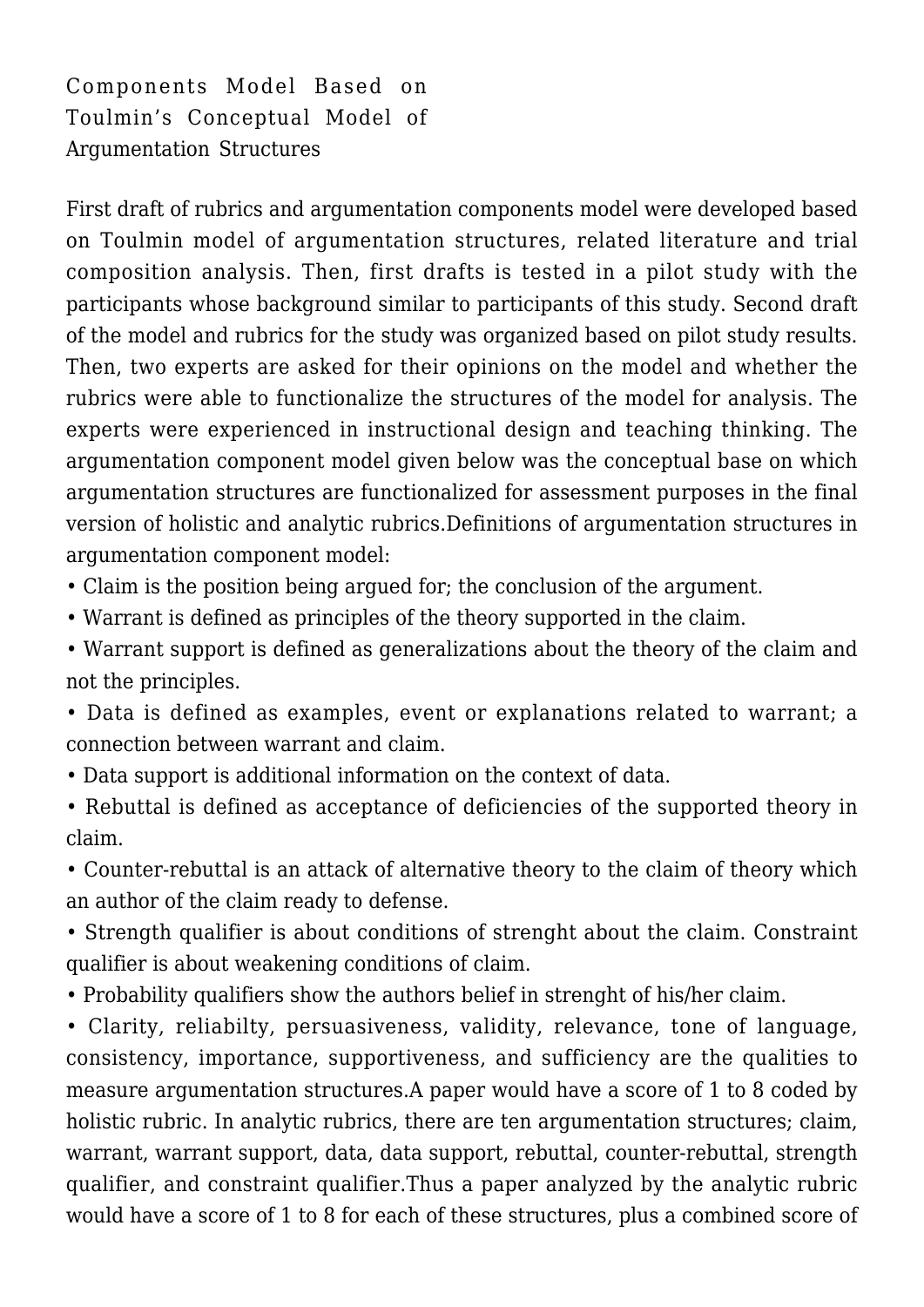these structures (an example of analytic coding is given in appendix3). Coders took into consideration the qualities of clarity, reliabilty, persuasiveness, validity, relevance, tone of language, consistency, importance, supportiveness, and sufficiency during scoring level of argumentation structures use. However, papers are not scored quantitatively for these qualities. Instead, these qualities are used to define the level of argumentation structure use.

Pre-argumentation scores prior to argumentation instruction and postargumantation scores after argumentation instructions and group studies were gathered through the persuasive writings. Open-ended questions similar in structures, asked before and after the treatment is given below.

Pre-Argumentation question is asked to define students's level in argumentation structure use on Cognitive Development Theories:

*You are invited to The Learning and Teaching Conference at the Çukurova University. You are supposed to present a persuasive article on the application of Piaget's and Vygotsky's theories on cognitive development. Explain which theory that you support in terms of the advantages and disadvantages in the application based on the problems that we have in school system.*

Post-Argumentation question for persuasive writing about Learning Theories to be scored with rubrics:

*You are invited to The Learning and Teaching Conference at the Çukurova University. You are supposed to present a persuasive article on the application of behavioral, cognitive and constructivist learning theories. Explain which theory that you support in terms of the advantages and disadvantages in the application based on the problems that we have in school system.*All papers were coded independently by two coders. First coder was one of the researcher. Second coder was trained on rubric use prior to pilot study and after pilot study. Both coders are academicians in instructional design and they are familiar with analyzing content for instructional purposes. However, they have no official training in argumentation or informal logic.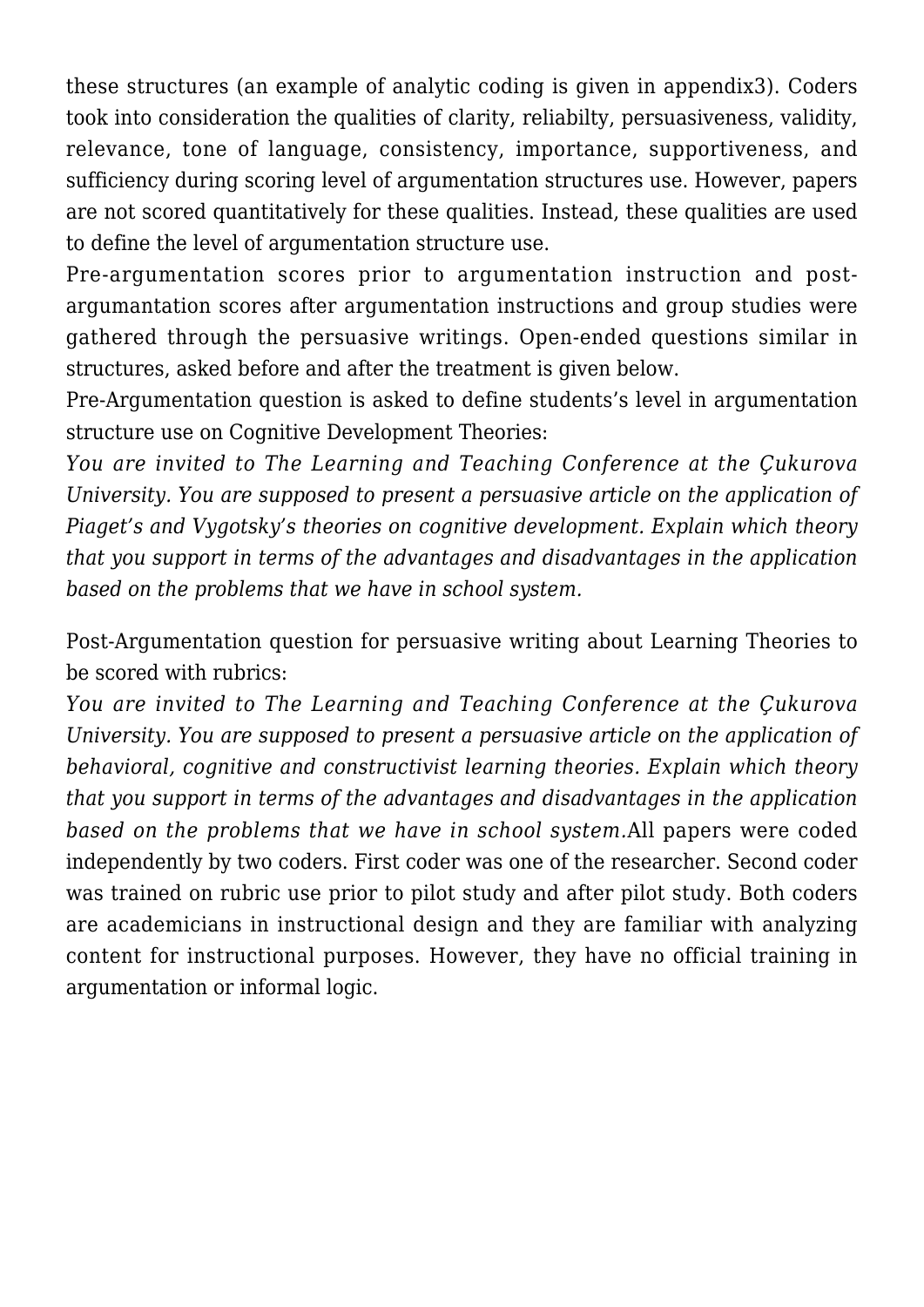| Components           | Pre-Arg    | Post-Arg  |  |
|----------------------|------------|-----------|--|
| Claim                | $.722**$   | .935**    |  |
| Data                 | $.657$ **  | $.824**$  |  |
| Data support         | .752sek    | $.815**$  |  |
| Warrant              | $.444$ sek | $.875$ ** |  |
| Warrant support      | $.524$ skk | $.803**$  |  |
| Probabilty qualifier | $.473**$   | $.756**$  |  |
| Costraint conditions | $.280**$   | $.906**$  |  |
| Strength conditions  | .351 **    | $.861***$ |  |
| Rebuttal             | $.380**$   | $.597**$  |  |
| Counter-rebuttal     | .161       | .803**    |  |
| Analytic Total       | $.751**$   | $.913**$  |  |
| Holistic             | .701**     | .935**    |  |

\*\* P≤ 0.05

Table 3. Reliability between I. and II. coders

on pre-argumentation level and postargumentation level

Inter-rater reliability between I. and II. coders on holistic pre-argumentation level was .70. Inter-rater reliability between I. and II. coders on holistic postargumentation level was .94. Students were not provided with the rubrics during instruction since the effect of direct teaching of argumentation and use of graphical argumentation software were to be researched. The structure of claim in holistic rubric and analytic rubrics and an example of analysis is given in appendix.*3.5 Procedure*

After, students were taught on the alternative theories of cognitive development by direct instruction; they were asked to write a persuasive writing about the appropriateness of theory that they choose for application considering educational problems and applications in an exam condition. Data about level of the participants' use of argumentation structures were gathered prior to argumentation instruction by analyzing these papers. Papers were coded by two independent coders with the analytic and holistic scoring rubric.Experimental groups were selected randomly. Students in experimental groups were classified into A, B and C classes based on their holistic scores of pre-argumentation. A symbolizes the participants with the highest level of pre-argumentation structures use, while C symbolizes the lowest level of pre-argumentation structures use. Then students from the each classification group are assigned into a study group. Each study group consisted of three students from A, B and C classification. An example of students selection is given at the Table4. Teaching process of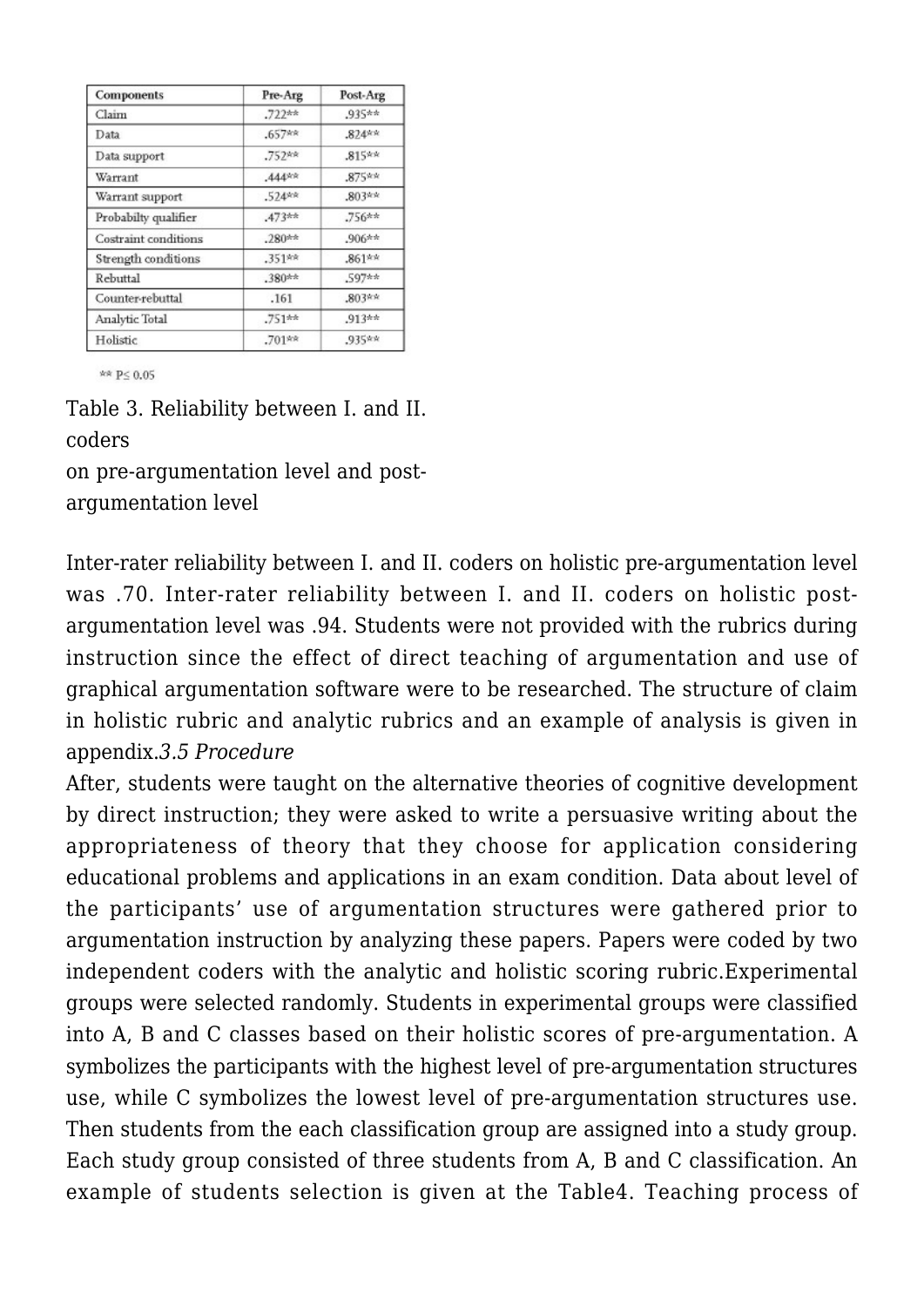experimental and control group on weekly basis is given in Table 5. There were 12 study groups in textual, 11 group in textual-graphical group. Except two groups, there were one female and two male in each experimental group. Experimental groups were homogenous in terms of pre-argumentation level as well as sex. There were no study groups in control group.

|           |          | 1st successor |       |               | 2 nd monibor |                 |      | Jed neowher |                 |                      |
|-----------|----------|---------------|-------|---------------|--------------|-----------------|------|-------------|-----------------|----------------------|
| Group No. | Sec      | Code          | Score | Sex.          | Cade         | Score           | Sint | Code        | Scops           | Compulation<br>Score |
|           | ٠        | ×.            | is.   | M             | ×            | 20              | M    | c           | 25              | 45                   |
|           | M        | A             |       |               | ×.           | 30              |      | e           | 56              | 75                   |
|           | M        | ĸ             | 10    |               | ×.           | 30              | M    | è.          | 30              | 10                   |
| ٠<br>,    | M        | ٨             | 10    | s             | ٠            | 30              | M    | ٠           | ES              | 45                   |
| ţ,        | M        | ٨             | w     | x             | ×            | $20 -$          | ×    | 豆           | io              | 40                   |
| s.        | M        | Ä             | 30    |               | ĸ            | 30              | ×    | c           | 30              | 50                   |
| y.        | <b>M</b> | -36           | 30    | $\mathcal{L}$ | ×            | 30 <sup>°</sup> | ×    | c           | z               | 85                   |
| x         | M        | A             | 10    | M             | B.           | 30              |      | c           | 50              | 10                   |
| ٠         | M        | x             | 10    | M             | p.           | 75              |      | c           | $\overline{33}$ | 80                   |
| 10        | M        | a.            | $-10$ | M             | ×            | 30 <sub>1</sub> |      | e           | $\omega$        | \$0                  |
| <b>KW</b> |          |               | W.    | w             | ×            | $\frac{1}{2}$   |      |             | <b>SA</b>       | <b>CO</b>            |

Table 4. Textual-graphical experimental groups based on level of pre-argumentation structures use Code: Student's score of preargumentation structure based on persuasive writing paper prior to argumentation instruction; Sex: F: Female, M: Male; Score: A: The lowest score, B:Avarage score, C: The highest score

| Wook         | <b>Experimental georgist</b>                                                                                               | Constant generals                                                                                               |  |  |  |  |  |
|--------------|----------------------------------------------------------------------------------------------------------------------------|-----------------------------------------------------------------------------------------------------------------|--|--|--|--|--|
| ٠            | Introduction and invitation to receasely                                                                                   | levilation to recourch.                                                                                         |  |  |  |  |  |
| $\mathbf{z}$ | Cognitive development : Pinget and Vygotales Lecharing,<br>caration-assess whole class discussion:                         | Cognitive development : Pinget and Vrgotsky, Lecturing,<br>question-arasver, whole class discussion             |  |  |  |  |  |
| 3            | Multiple-choice test and writing pre-argumentation.<br>personative papers on Pinget and Vygotales in cours-<br>conditions. | Maltple-floice test and writing pre-anguascatation persuasive<br>papers on coats conditions.                    |  |  |  |  |  |
| ٠            | Teaching aspiratestation structures and introducing<br>asparentation tool. Defining study groups                           | ÷                                                                                                               |  |  |  |  |  |
| 5            | Auguing on a selected educational problem in groups                                                                        | $\sim$                                                                                                          |  |  |  |  |  |
| s            | Presenting group argumentation to the class.                                                                               |                                                                                                                 |  |  |  |  |  |
| 3.1          | Direct teaching of behavioral learning theory                                                                              | Direct tracking of behavioral learning throny                                                                   |  |  |  |  |  |
| 7.2          | Group study Stracturing argumentation on behavioral<br>Installag Genes                                                     | $\sim$                                                                                                          |  |  |  |  |  |
| s            | Presenting group argumentation to the class                                                                                | $\sim$                                                                                                          |  |  |  |  |  |
| 5.1          | Feedback on previous class and direct teaching of<br>cognitive learning theses                                             | Direct teaching of cognitive learning theory                                                                    |  |  |  |  |  |
| 52           | Group study. Structuring argumentation on cognition<br>Istanting Brooks                                                    | -                                                                                                               |  |  |  |  |  |
| so           | Presenting group argumentation to the class                                                                                | $\sim$                                                                                                          |  |  |  |  |  |
| 11.1         | Feedback att previous class and direct traching of<br>constructivist learning throry                                       | Direct teaching of constructivist Insening theory.                                                              |  |  |  |  |  |
| 11.3         | Group study Stracturing argumentation on behavioral<br>Instraling Geory                                                    | ×.                                                                                                              |  |  |  |  |  |
| 12           | Presenting group argumentation to the class                                                                                | $\overline{\phantom{a}}$                                                                                        |  |  |  |  |  |
| <b>ETNAT</b> | Multiple-choice test and writing pre-angementation.<br>persuadre papers en learning thorées in cusa.<br>conditions         | Maltiple-choice test and writing pre-asgumentation permanity.<br>papers on learning flaories in ours coaditions |  |  |  |  |  |

Table 5. Teaching Process

After defining the experimental groups, students are taught in argumentation components, utilizing the courseware. In addition T-graphical group learned how to use Belvedere software in developing argumentation. Control group did not have any treatment. Then, groups in textual treatment are asked to develop an argumentation paper, considering educational problems. The groups in T-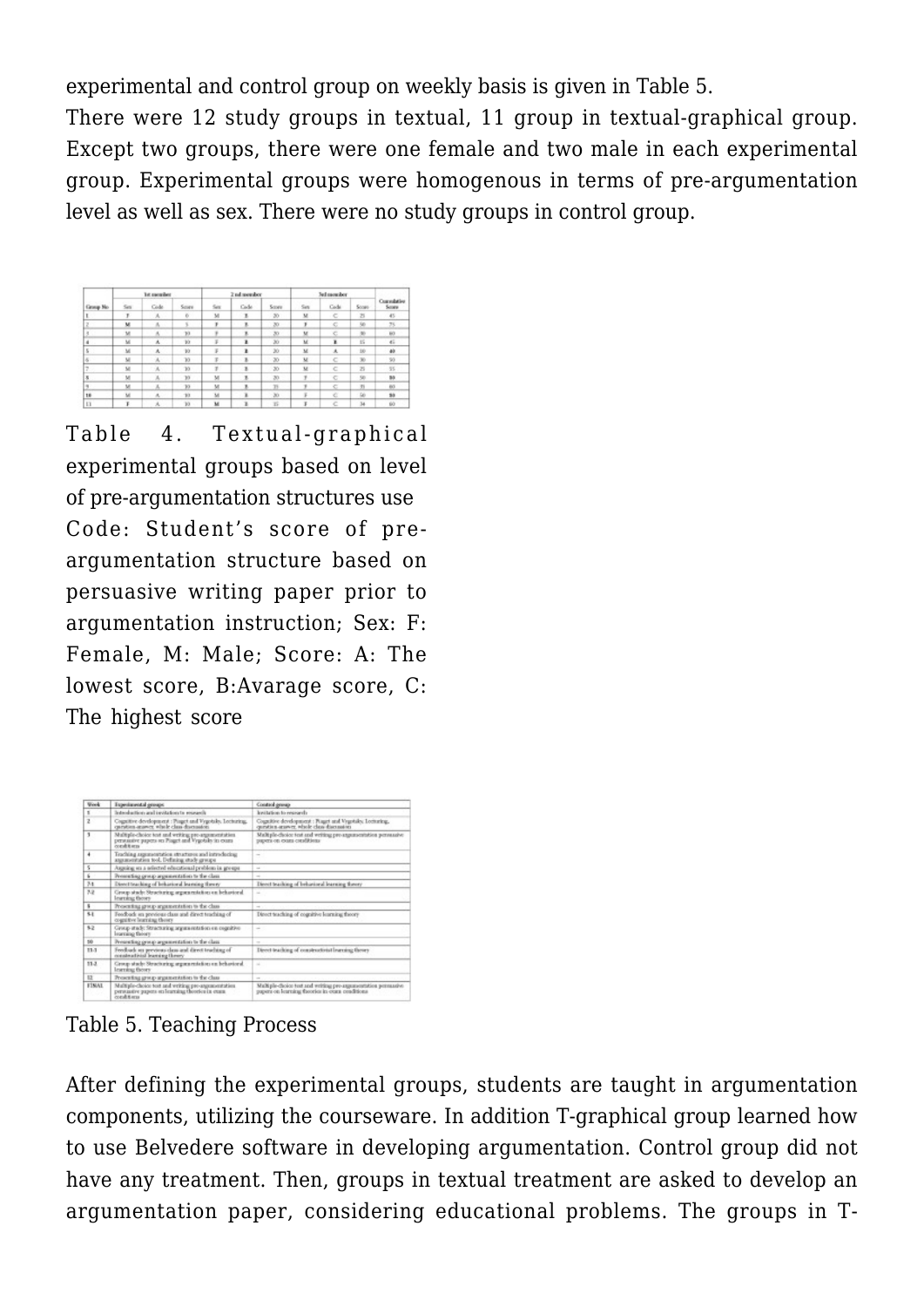Graphical treatment were asked to develop their argumentation first in Belvedere, then to organize as a paper. After being sure that the students understood what they were expected to do, they were taught directly on the theory; then they were asked to study in their fixed group to write the paper about the theory considering educational applications. Teachers met with each group to guide students in selecting a problem, thinking alternatives or overcoming obstacles such as disagreements or finding resources. However, teacher did not interfere with the direct decisions of study groups. Following 9 weeks experimental groups submitted three persuasive writing. T-Graphical groups also submitted three Belvedere map of their argumentation. No treatment applied to the control group. They were only taught about learning theories. They did not submit any assignment.*4. Analysis*

Pre-argumentation and post-argumentation questions are given to the all groups. The responses given to the pre-argumentation and post-argumentation questions analyzed to have the scores on argumentation structures. However, statistical differences found between experimental and control groups in some argumentation structures even in the pre-argumentation scores.

Basic limitation of nonequivalent control-group design is that there is a possibility the meaningful difference found in post-test might be the result of pre-test differences and not the result of treatment. To overcome this limitation statistically covariance analysis is suggested (Borg and Gall, 1989). Following this suggestion, covariance analysis is selected as analysis technique to overcome the limitation of the research design. Covariating pre-argumentation scores for the post argumentation scores, researchers looked for the meaningful differences which might be a result of experimental treatment. *5. Results*

After holistic scoring, each paper was coded again for each component in analytic rubrics by two coders. Covariating the pre-argumentation structures, meaningful differences are found among the post-argumentation level of experimental groups and a control group. Results of ANCOVA and Bonferroni test analysis on claim is given in *Table 6.*

| <b>Service</b> |                                                 |                          | Pre-Asg |               | Post-Are: |        | Cevatizion | <b>Deadleywood</b>                  |
|----------------|-------------------------------------------------|--------------------------|---------|---------------|-----------|--------|------------|-------------------------------------|
|                | $N$   x<br>r<br>v<br>$E_{\rm tot}$<br>Cantració |                          |         |               |           |        |            |                                     |
| Clairs         | <b>Textual</b>                                  | $\overline{\mathcal{H}}$ | 5.3154  | 7,3639 7,371  |           | 17.219 | $_{J00}$   | $T^*d$<br>$1 - 1$                   |
|                | Ecleophical                                     | iri)                     | S.KINL  | 7,9380. 7,167 |           |        |            | <b>CHART-TRAK</b><br>COUNTER-CERVEL |
|                | Cantrol                                         | 51                       | 5.5484  | 5,162 5,161   |           |        |            |                                     |

Table 6. Results of ANCOVA and Bonferroni test analysis on claim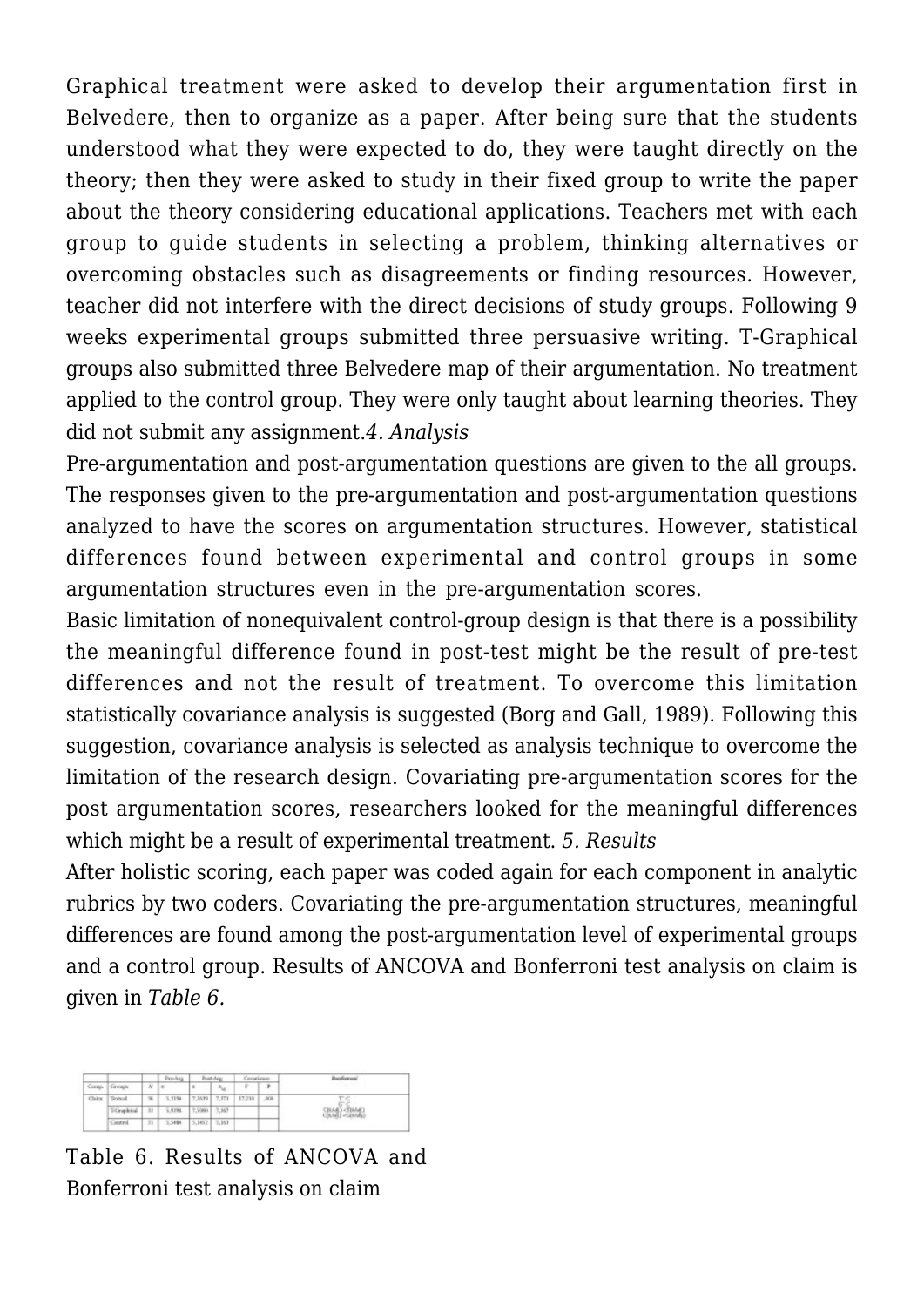Table 6. shows that covariating the pre-argumentation claim structure, meaningful differences favouring experimental groups are found among the postargumentation claim level of experimental groups and a control group (F(2-96)  $=17.210$ , p=.000). The mean of control group (Adj.=5.16) is lower than both experimental groups. There is no significant differences found between the textual (TAdj=7.37) and textual-graphical ( GAdj.=7.37) groups on claim. Results of ANCOVA and Bonferroni test analysis on data is given in *Table 7*.

|             |                                                                                  |      | Proving | Fost-Arg<br>Congiance |                                   |                     | Businessi |                   |  |  |
|-------------|----------------------------------------------------------------------------------|------|---------|-----------------------|-----------------------------------|---------------------|-----------|-------------------|--|--|
| Cormp.      | $\mathcal{M}$<br>p<br>$\hat{\mathcal{R}}_{\rm int}$<br>,,,,,<br>Ι×<br>Grega<br>× |      |         |                       |                                   |                     |           |                   |  |  |
| <b>Tura</b> | Total                                                                            | $36$ | 4,9973  |                       |                                   | 4,8631 4,728 37,471 | .006      | $\frac{766}{676}$ |  |  |
|             | T-Graphical                                                                      | 55   | 4,7121  | 5,5091 5,741          |                                   |                     |           |                   |  |  |
|             | Carded                                                                           | J1   | 1,8484  |                       | CRASI-TOUGLASOUNG<br>3,6484 3,381 |                     |           |                   |  |  |

Table 7. Results of ANCOVA and Bonferroni test analysis on data

Table 7. shows that covariating the level of pre-argumentation data component, meaningful differences favouring experimental groups are found among the postargumentation data level of experimental groups and a control group (F(2-96)  $=17.431$ , p=.000). The mean of control group (x<sup>-</sup>Adj.=3.04) is lower than both experimental groups. Statistically significant differences favouring textualgraphical group is also found between the experimental groups. The adjusted mean of textual-graphical  $(x<sup>-</sup>Adj. = 5.74)$  is higher than the textual group (xˉAdj.=4.73). Results of ANCOVA and Bonferroni test analysis on data support is given in *Table 8.*

| <b>COLLANS</b>   |             |    | Past-Aug.<br>Pre-Aug     |        | Coranisers    |       |      | <b>Rooforces</b>                                       |  |
|------------------|-------------|----|--------------------------|--------|---------------|-------|------|--------------------------------------------------------|--|
| Corap.           | Gristape    | ĸ  | $\frac{1}{2}$            |        | $L_{\rm{sh}}$ |       | T.   | <b>STATISTICS</b>                                      |  |
| Data<br>Support. | Textual     | 18 | 1,189                    | 2,889. | 2,655         | 5,725 | 1004 | $5 - 1$<br>C'C<br><b>COMMET HORRADO</b><br>TNASI=GOM67 |  |
|                  | T-Gezphical | 33 | 3,4001                   | 3,9342 | 3,780         |       |      |                                                        |  |
|                  | Control     | 51 | 1,856<br>2,285<br>1,7903 |        |               |       |      |                                                        |  |

Table 8. Results of ANOVA and Bonferroni test analysis on data support

Table 8. shows that covariating the pre-argumentation data support structure, meaningful differences favouring textual-graphical group against other groups are found on the post-argumentation data level  $F(2-96) = 5.725$ , p=.004). Adjusted mean of textual-graphical (Adj.=3.70) group is higher than adjusted mean of textual group (xˉAdj.=2.66) and adjusted mean of control group (xˉAdj.=2.20). Results of ANCOVA and Bonferroni test analysis on warrant structure is given in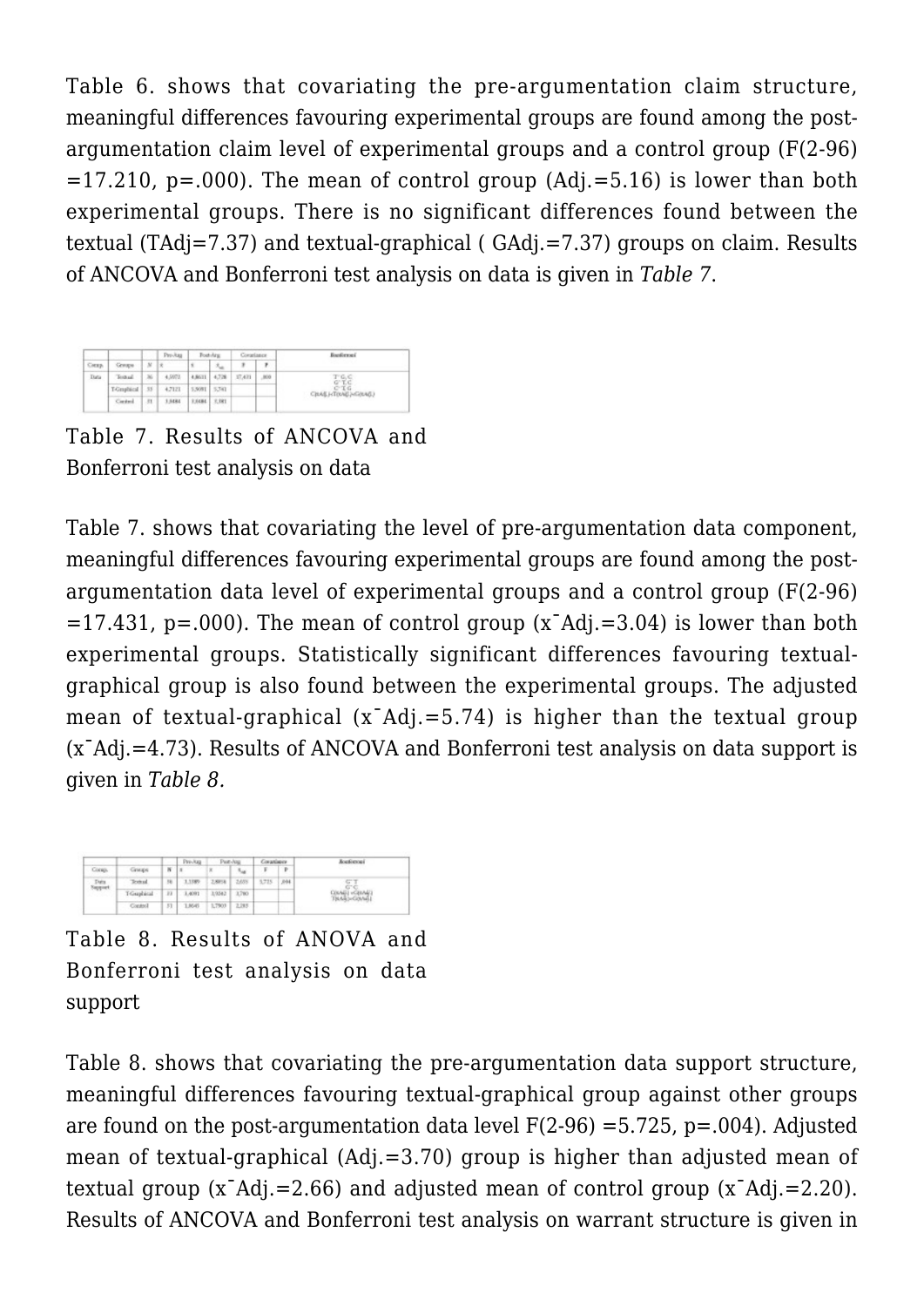|                |             |             | Pac-<br>Arg. |                         | Pest-Arg                   |              | Cievanlance | can be expense in    |
|----------------|-------------|-------------|--------------|-------------------------|----------------------------|--------------|-------------|----------------------|
| Corsy.         | Groups      | $N$   $\pi$ |              | $\overline{\mathbf{S}}$ | $\mathcal{R}_{\text{tot}}$ |              | ٢           |                      |
| <b>Viewell</b> | Testinal.   |             | 36 1,7917    | 3,7506                  |                            | 1,819 27,805 | ,680        | $T - G$<br>'nй       |
|                | T-Guaduical |             |              | 33 3,0909 5,3182 5,659  |                            |              |             | C-C                  |
|                | Control     |             | 31   3.1129  | 2,9894 2.476            |                            |              |             | C(144) +T(145)G(145) |

Table 9. Results of ANOVA and Bonferroni test analysis on warrant

Table 9. shows that covariating the pre-argumentation warrant structure, meaningful differences favouring experimental groups are found among the postargumentation data level of experimental groups and a control group (F(2-96)  $=27.805$ , p=.000). The mean of control group (x<sup>-</sup>Adj.  $=2.48$ ) is lower than both experimental groups. Statistically significant differences favouring textualgraphical group is also found between the experimental groups. The adjusted mean of textual-graphical  $(x<sup>-</sup>Adj. = 5.66)$  is higher than the textual group (xˉAdj.=3.82). Results of ANCOVA and Bonferroni test analysis on warrant support is given in *Table 10.*

|                |             |            | Prodeg. | Finds Any        |                       | Countage      |         | and research      |
|----------------|-------------|------------|---------|------------------|-----------------------|---------------|---------|-------------------|
| Comics.        | Gregor      | $W \mid x$ |         | $\mathbb{R}$ x - | $x_{\lambda, \sigma}$ | к             |         | --------          |
| Warrack        | Total.      | 36         | 3333    | 1,7361           |                       | 1,724. 16,529 | $-2000$ |                   |
| <b>Support</b> | T-Graphical | 38         | 3, 0.10 | 3,0908           | 2,364                 |               |         | ÈĨ                |
|                | Gordeol     | 31.1       |         | L3006   LEI39    | 335                   |               |         | COMAGITOM&3=GOMGA |

Table 10. Results of ANOVA and Bonferroni test analysis on warrant support

Table 10. shows that covariating the pre-argumentation data structures, meaningful differences favouring experimental groups are found among the postargumentation data level of experimental groups and a control group F(2-96)  $=16.529$ , p=.000). The mean of control group (x<sup>-</sup>Adj. =.836) is lower than both experimental groups. Statistically significant differences favouring textualgraphical group is also found between the experimental groups. The adjusted mean of textual-graphical (xˉAdj. =3.364) is higher than the textual group (xˉAdj. =1.724). Results of ANCOVA and Bonferroni test analysis on probabilty qualifier is given in *Table 11*.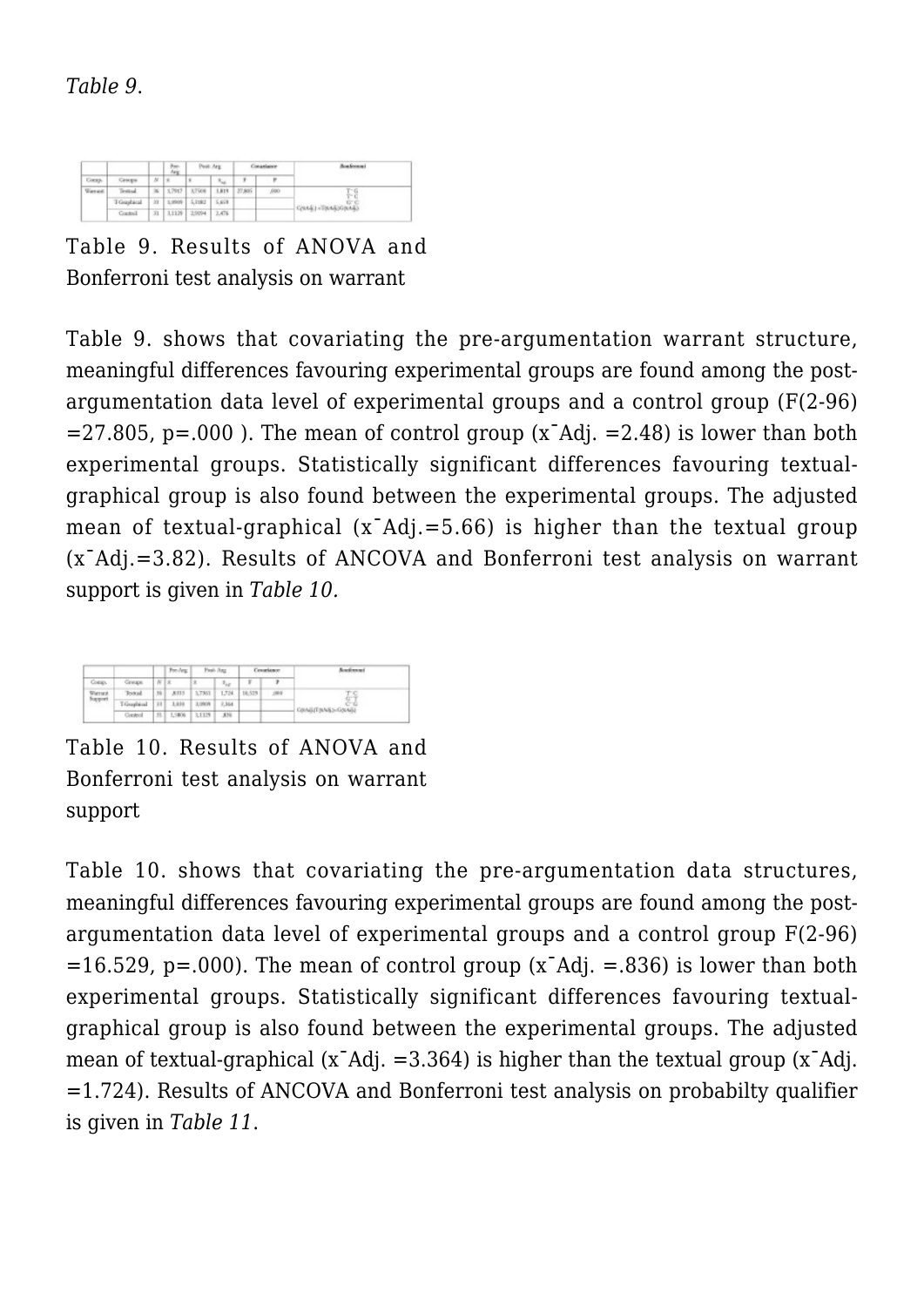|                  |             |    | <b>Ro-Arg</b>           | Constituto<br><b>Page-Ago</b> |               | <b>Roofressel</b> |       |                                            |
|------------------|-------------|----|-------------------------|-------------------------------|---------------|-------------------|-------|--------------------------------------------|
| Congo.           | Georges     | ĸ  | $\overline{\mathbf{x}}$ |                               | $R_{\rm tot}$ |                   | ×     |                                            |
| <b>Wilson</b>    | Textual     | 35 | A135                    | 1,7500                        | 3,935         | 21,696            | 1,000 | <b>TIME</b><br>온상<br>C(tAS) T(tAS) (G(tAS) |
| <b>Qualifier</b> | T-Graphical | 33 | 1634                    | 4.9091                        | 5.156         |                   |       |                                            |
|                  | Centrol     | n  | 2,0968                  | 2,2903                        | 3,815         |                   |       |                                            |

Table 11. Results of ANOVA and Bonferroni test analysis on probability qualifier

Table 11. shows that covariating the pre-argumentation probability qualifier structure, meaningful differences favouring experimental groups are found among the post-argumentation data level of experimental groups and a control group  $(F(2-96) = 21.898, p=.000)$ . The mean of control group is lower than both experimental groups (xˉAdj. =1.813). Statistically significant differences favouring textual-graphical group is also found between the experimental groups. The adjusted mean of textual-graphical  $(x<sup>-</sup>Adj. = 5.156)$  is higher than the textual group (xˉd =3.935). Results of ANCOVA and Bonferroni test analysis on on constraint conditions is given in *Table 12*.

|                 |             |              | Pro-Jetg     | Post-Arg |                                | Covariance | <b>Academoni</b> |                                          |
|-----------------|-------------|--------------|--------------|----------|--------------------------------|------------|------------------|------------------------------------------|
| Centp.          | Gregor      | M            | $\mathbf{x}$ |          | $\hat{\mathbf{x}}_{\text{ne}}$ |            | P                |                                          |
| Canditions of   | Toctud      | $\mathbb{R}$ | 5417         | 1,9971   | 1.861                          | 6,085      | ,005             | TС<br>CBANCI <tixab'i< td=""></tixab'i<> |
| <b>CORATARI</b> | T-Graphical | 33           | .1798        | 1,3182   | 1.335                          |            |                  |                                          |
|                 | Cientrol    | 31           | 1548         | 1167     | 363                            |            |                  |                                          |

Table 12. Results of ANOVA and Bonferroni test analyses on constraint conditions

Table 12. shows that covariating the pre-argumentation constrait structure, meaningful difference favouring textual group is found between the textual and the control group  $(F(2-96)=6,005, p=.003)$ . The adjusted mean of control group  $(x<sup>-</sup>Adi)$ . = (x<sup>-</sup>Adj. = (x<sup>-</sup>Adj. = 2,061). Although adjusted mean of textual group is higher than the adjusted mean of textual-graphical  $(x<sup>TA</sup>di. = 1,335)$ ; there is no statistically significant differences between the experimental groups. Results of ANCOVA and Bonferroni test analysis on conditions of strenght is given in *Table 13*.

| are e.       | <b>CHEMICA</b> | ĸ  | President<br>۱s | <b>Reduler</b> |               |        |      | Explorated      |
|--------------|----------------|----|-----------------|----------------|---------------|--------|------|-----------------|
|              |                |    |                 | ٠              | $S_{\rm ext}$ |        | ٠    |                 |
| of strength. | Isabel         | N) | 1.7131          | 2,0139         |               | 19,822 | 1008 | COMENTAMENTAME) |
|              | TiCkwelcind    | 15 | ЯT              | 8,9192         | <b>1.517</b>  |        |      |                 |
|              | Central        | n  | 281             | 8290           | NST           |        |      |                 |

Table 13. Results of ANOVA and Bonferroni test analysis on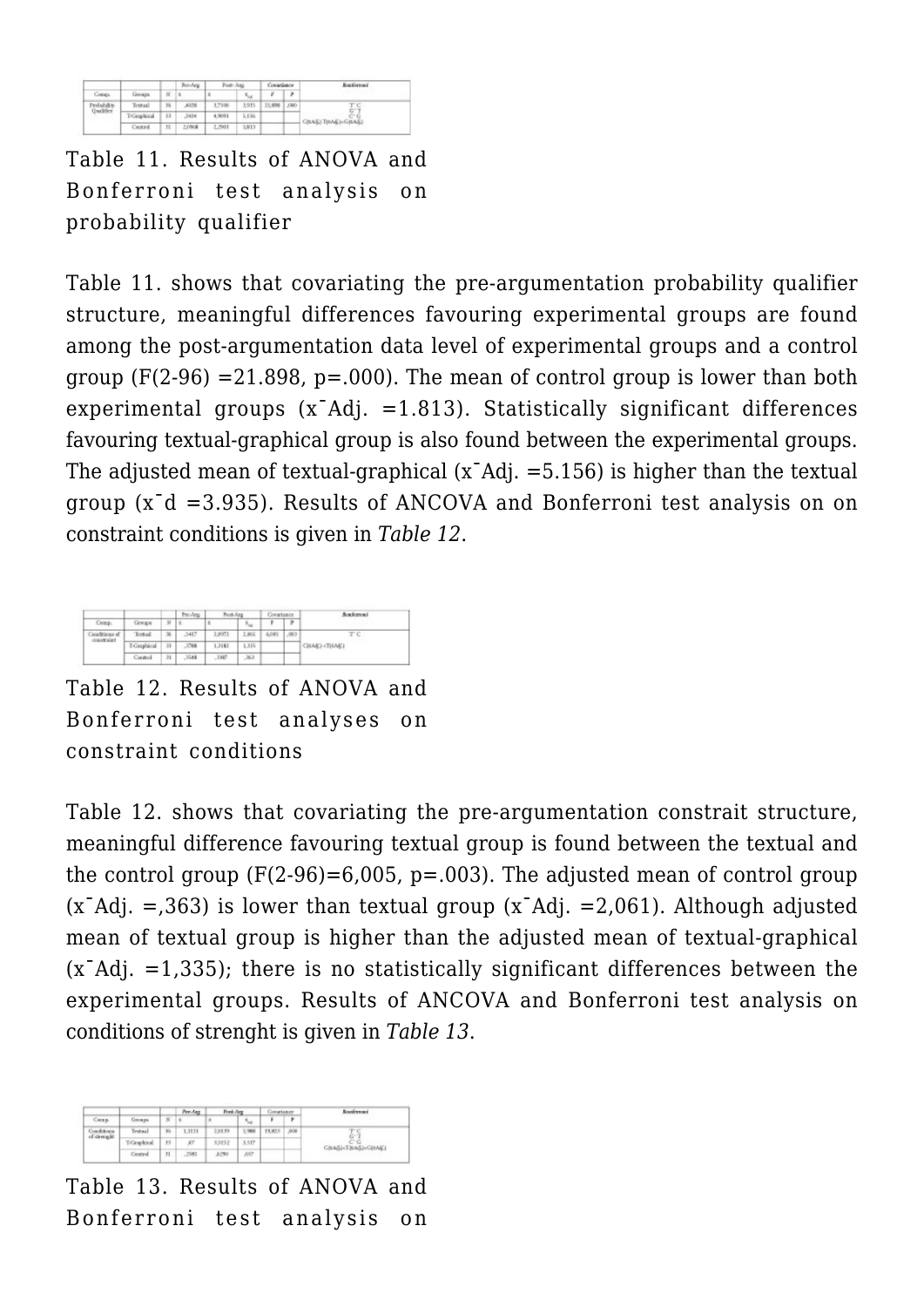## conditions of strength

Table 13. shows that covariating the level of pre-argumentation component of strength condition, meaningful differences favouring experimental groups are found among the post-argumentation data level of experimental groups and a control group  $(F(2-96) = 19,823, p=.000)$ . The adjusted mean of control group  $(x<sup>TA</sup>di. = 657)$  is lower than both experimental groups's adjusted mean scores. Statistically significant differences favouring textual-graphical group is also found between the experimental groups. The adjusted mean of textual-graphical (xˉAdj.  $=3.517$ ) is higher than the textual group (x<sup>-</sup>Adj.  $=1.988$ ). Results of ANCOVA and Bonferroni test analysis on rebuttal is given in *Table 14.*

| Coray.   | Grings             | ĸ          | Pre-Arg<br>$\vert$ s | Post-Aug |                            | Constituce |          | <b>Routlement</b>               |
|----------|--------------------|------------|----------------------|----------|----------------------------|------------|----------|---------------------------------|
|          |                    |            |                      | ٩        | $\mathcal{R}_{\text{max}}$ |            | r        |                                 |
| Rebuital | Textual            | 3h         | 5894                 | A596     | 343                        | 4,805      | $-0.016$ | $G^{\prime}G$<br>COVAGI +GOVAGI |
|          | <b>T-Graphical</b> | 33         | <b>J788</b>          | ,9091    | 311                        |            |          |                                 |
|          | Cantrol            | $_{\rm H}$ | 썛                    | 8,065    | 6,454                      |            |          |                                 |

Table 14. Results of ANOVA and Bonferroni test analysis on rebuttal

Table 14. shows that covariating the pre-argumentation rebuttal structure, meaningful difference favouring textual group is found between the textualgraphical and the control group  $(F(2-96)=4,805, p=.010)$ . The adjusted mean of control group  $(x<sup>-</sup>Ad)$ . =6.454E-02) is lower than textual group  $(x<sup>-</sup>Ad)$ . =2,061). Although adjusted mean of textual-graphical group  $(x<sup>-</sup>Ad)$ . = 911) is higher than the adjusted mean of textual  $(x<sup>T</sup>Adi)$ ,  $= .443$ ); there is no statistically significant differences between the experimental groups. Results of ANCOVA and Bonferroni test analysis on counter-rebuttal is given in *Table 15.*

| <b>Cocas</b>        | <b>GILKS</b> | $N \mid x$ | Pre-Arg     | land of me |       |             |     | andiramona i                      |
|---------------------|--------------|------------|-------------|------------|-------|-------------|-----|-----------------------------------|
|                     |              |            |             | ×          |       | F<br>$\sim$ | r   |                                   |
| Counter<br>relativi | Textual      | 56         | <b>J301</b> | 2,3538     | 2,139 | 1.444       | 086 | - 17<br>eп<br>DAME)<br>o Victoria |
|                     | T-Guaphical  | 33         | 1485        | 3,1414     | 3,399 |             |     |                                   |
|                     | Control      | 20         | 8871        | 2,1299     | 2,079 |             |     |                                   |

Table 15. Results of ANOVA and Bonferroni test analysis on counterrebuttal

Table 15. shows that covariating the pre-argumentation counter-rebuttal structure, meaningful difference favouring graphical-textual group is found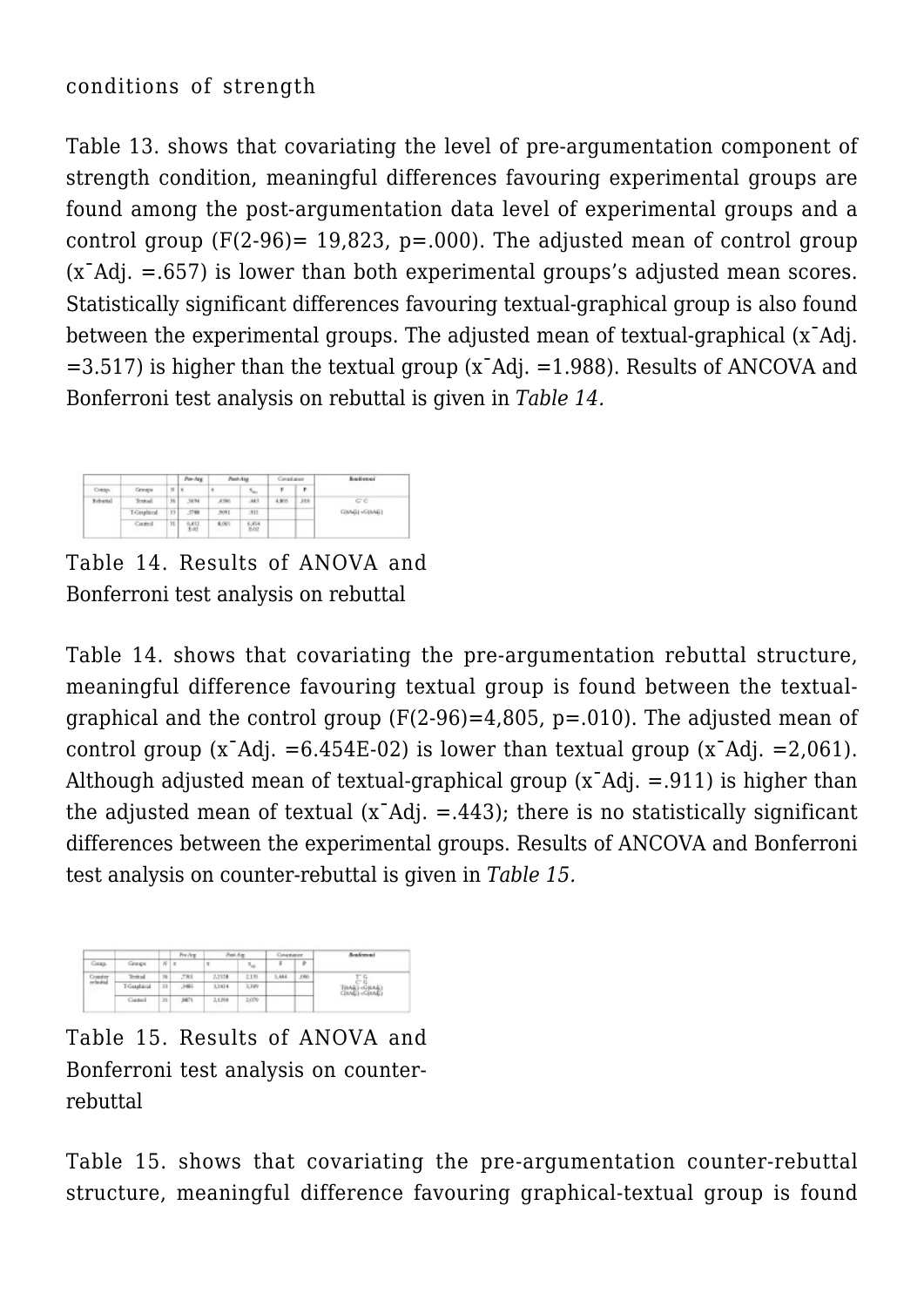between the textual-graphical and other groups  $(F(2-96)= 5.444, p=.006)$ . The adjusted mean of garphical-textual group is higher than adjusted mean of control group(x<sup>-</sup>Adj. =2,079 and textual group (x<sup>-</sup>Adj. =2,135). There is no statistically significant differences between the adjusted means of textual and control group. Results of ANCOVA and Bonferroni test analysis on analytic total is given in *Table 16.*

| Comp.              | Cirongos           | $N$   8 | Pre-Arg | Fost-Arg |                   | Covariance |      | Baofivrani                             |
|--------------------|--------------------|---------|---------|----------|-------------------|------------|------|----------------------------------------|
|                    |                    |         |         |          | $S_{\alpha\beta}$ |            | r    |                                        |
| Analytic<br>total. | Tottal             | 36      | 15:9417 | 30,6611  | 30,318            | 27,418     | ,000 | ГC<br>$G-T$<br>ee<br>COMMI-TOMMA-GOMMA |
|                    | <b>T-Graphical</b> | ET      | 17,1970 | 39, 6364 | 40,174            |            |      |                                        |
|                    | Control            | 33      | 18,9361 | 19,4839  | 79,542            |            |      |                                        |

Table 16. Results of ANOVA and Bonferroni test analysis on analytic total

Table 16. shows that covariating the total of analytic pre-argumentation structures, meaningful differences favouring experimental groups are found among the total of analytic post-argumentation structures of experimental groups and a control group  $(F(2-96) = 27.418, p = .000)$ . The adjusted mean of control group  $(x<sup>-</sup>Adi, =19.542)$  is lower than both experimental groups. Statistically significant differences favouring textual-graphical group is also found between the experimental groups. The adjusted mean of textual-graphical  $(x<sup>-</sup>Ad)$ . =40,174) is also higher than the textual group (xˉAdj. =30,318). Results of ANCOVA and Bonferroni test analysis on holistic scores is given in *Table 17.*

![](_page_16_Figure_4.jpeg)

Table 17. Results of ANOVA and Bonferroni test analysis on holistic score

Table 17. shows that covariating the pre-argumentation holistic analysis level, meaningful differences favouring experimental groups are found among the postargumentation holistic analysis level of experimental groups and a control group  $(F(2-96)=31,394, p=.000)$ . The adjusted mean of control group  $(x<sup>-</sup>Adi)$ .  $=2,331$  is lower than both experimental groups. Statistically significant differences favouring textual-graphical group is also found between the experimental groups.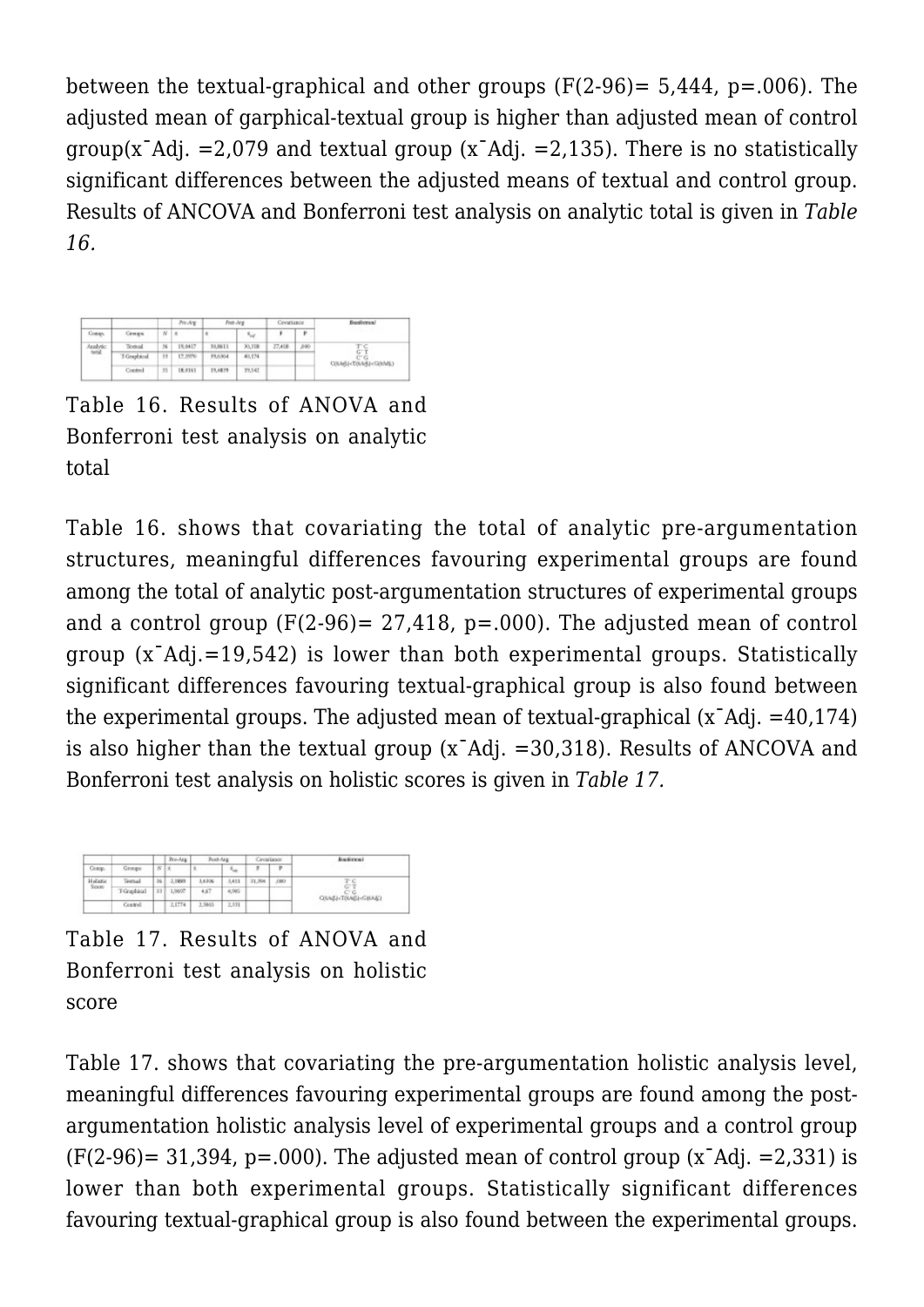The adjusted mean of textual-graphical  $(x<sup>-</sup>Adi)$ .  $=4,905$ ) is higher than the textual  $qroup (x<sup>-</sup>Adi. = 3.411).$ 

#### *6. Conclusion and discussion*

Significant differences are found on the component of data, data support, warrant, warrant support, probability qualifier, conditions of strength, and counter-rebuttal between textual-graphical and textual group; whereas no significant difference is observed the components of claim, conditions of constraint, and rebuttal between textual-graphical and textual group. Textualgraphical is also better than control group on the structures of claim, data, data support, warrant, warrant support, probability qualifier, conditions of strength, rebuttal, counter rebuttal. Significant differences are not observed only on conditions of constraint component between textual-graphical and control groups. Textual group also seems to produce better results than control group on claim, data, warrant, warrant support, probability qualifier, conditions of constraint, conditions of strength. However, there is no significant difference on the components of data support, rebuttal, and counter-rebuttal between textual and control groups. Caution must be taken into consideration for generalizing the research result on conditions of strength, conditions of constraint, rebuttal and counter-rebuttal since inter-rater reliability seems to be lower than expected in pre-argumentation analysis. The result on data structure seems to be consistent with the research result of Cho (2001), and Tan (2000). However, we have to take into consideration that Tan applied QUESTMAP as graphical software, and Cho compared the Belvedere group with BBS.

In sum, the research results shows that the textual-graphical group is produced better argument comparing to textual and control group based on holistic and analytic total analysis. Beside, covariating the pre-argumentation components level, textual group also seems to produce better arguments comparing control group.

Based on the success of textual group over control group, we can advise the use of argumentation method in study groups and direct teaching about argument components. Using argumentation as an instructional method and instructing students on the argumentation structure use was successful to have students' attention to the argumentation structures in this study.

Using argumentation software also has a positive effect on learning or developing argumentation components. Considering textual-graphical group is more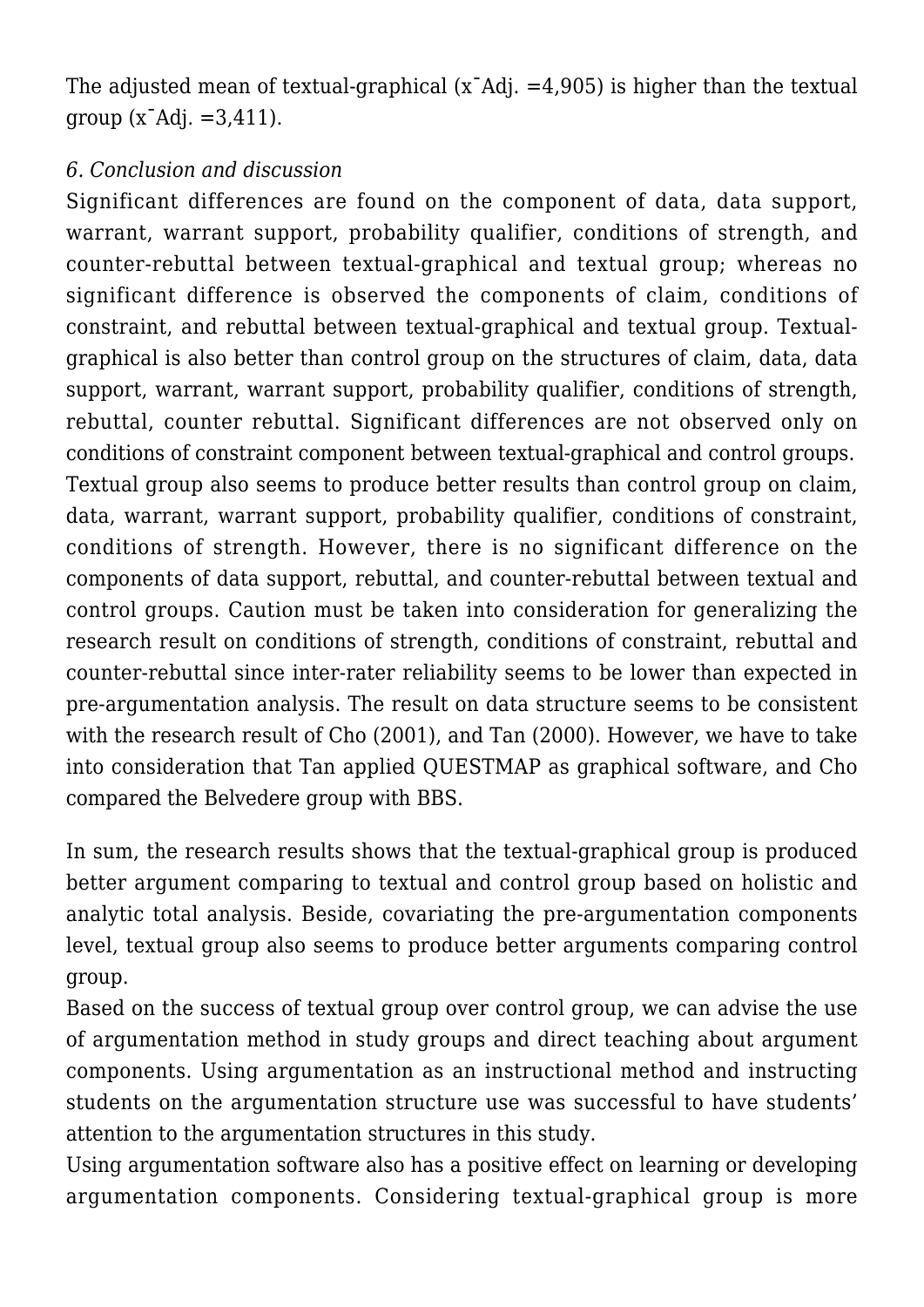successful on the use of argumentation structures than only textual group, we can conclude that using Belvedere software prior to writing an argumentation to shape group thinking were a useful classroom application. Mapping effort might help students to develop or organize their thoughts before writing it down. This might help also to gain the skills of applying argument components.

Another advantage of using the graphical tools is that graphical form supports study in groups. Students in groups would not only be able to realize each others thought about the topic, but also be able to recognize the differences in them. Developing argumentation with graphical tools might have a role of advance organizer for the group study. Being able to see the argumentation in graphical form may support the holistic view of the argumentation which is being developed. Therefore, arguers might track the components easier and be able to relate components with each other easier.

This must also be related to cognitive load. First presenting the structures on a graphical form may take the cognitive load off, creating the germane load. Then, after studying with graphical form, writing group argument in textual form might be easier. The students opinions not mentioned in this study were also supportive for this explanation. Using graphical tools might have additive effect with direct instruction in argumentation in this study.

In sum, direct instruction in argumentation and use of graphical argumentation tools are advocated in addition to teaching content at the university level within the limitations of this study.

### REFERENCES

Aldağ, H. (2005). *Problems in argumentative writing and text analysis*. International Biltek Conference, Eskişehir, Turkey.

Applebee, A. N., J. A. Langer, and J. V. N. Mullis (1986). *The Writing Report Card: Writing Achievement in American School*. Princeton: Educational Testing Service. Bereiter, C. and M. Scardamalia (1982). *From conversation to composition: The role of instruction in developmental process*. In: R. Glaser (Ed.), Advances in Instructional Psychology, Vol. 2, Hillsdale, NJ: Lawrence Erlbaum.

Carr, C. S. (1999). *The effect of computer-supported collaborative argumentation (CSCA) on argumentation skills in second-year law student*. Unpublished Doctoral Dissertation, The Pennsylvania State University, Pennsylvania.

Cerbin, B. (1988). *The nature and development of informal reasoning skills in college student.* Eric-EDRS NO: ED 298 805.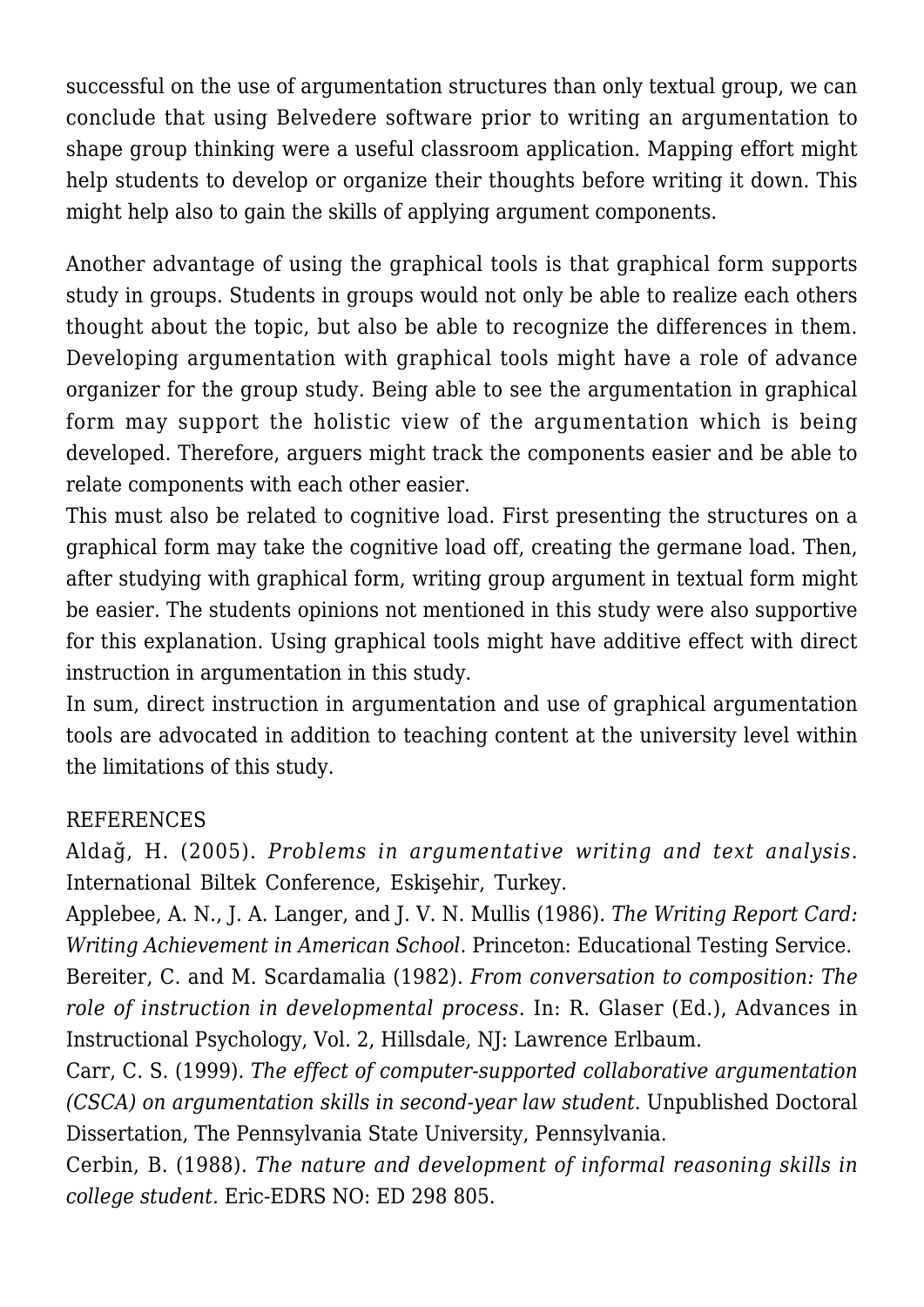Cho, Kyoo-Lak (2001). The effects of argumentation scaffols on argumentation and problem solving in an online colloborative problem solving environment. Unpublished Doctoral Dissertation. The Pennsylvania State University, Pennsylvania.

Campbell, D. T., Stanley J. (1963). Experimental and quasi experimental designs for research on teaching. In N. Gage (Ed.) *Handbook on Research on Teaching*, Chicago, Rand McNally, 171-246. Cited in Cohen, L., L. Manion, K. Morrison (2000), *Research Methods in Education* (5th ed.), London etc.: Taylor an Francis Group, Routledge, Falmer.

Connor, U. and J. Lauer (1985). *Understanding persuasive essay writing: Linguistic/rhetorical approach*. Text, 5, 309-26.

Connor, U. and J. Lauer (1988). Cross-cultural variation in persuasive student writing. In *Writing Across Languages and Cultures* (Alan C. Purves ed.). Newbury Park: Sage, 138-59.

Crammond, J. G. (1998) "The uses and complexity of argument structures in expert and student persuasive writing," *Written Communication*, 230-68.

Driver, R., J. Leach, R. Millar, and P. Scott (1996), *Young's People Images Of Science*, Buckingham: Open University Pres.

Driver, R., P. Newton, and J. Osborne (2000). Establishing the norms of scientific argumentation in classroom. *Science Education*, 20, 1059-1073.

Duschl, R. A., K. Ellenbogen, and S. Erduran (1997). *Promoting argumentation in middle school science classrooms: A Project SEPIA evaluation. The Annual Meeting of the National Association of Reserch in Science Teaching.*

Eemeren, F. H. van, R. Grootendorst, A. F. Snoeck Henkemans, J. A. Blair, R. H. Johnson, E. C. W. Krabbe, C. Plantin, D. N. Walton, C. A. Willard, J. Woods, and D. Zarefsky (1996). *Fundamentals of Argumentation Theory: A Handbook of Historical Backgrounds and Contemporary Developments,* Mahwah: Lawrence Erlbaum Associates.

Epstein R.L. (2002). *Critical Thinking*. Wadsworth/Thomson Learning, CA, USA. Gall, M.D., W.R. Borg and J.P. Gall (1996). *Educational Research*. Longman, NY, USA.

Gass, R. H., J. A. Sanders and R. L. Wiseman (1990), "Warrant, argument dimensions, perceived argument effectiveness, and the influence of critical thinking instruction," Paper presented to *The Annual Convention of the Speech Communication Association*, Sacremento, CA, February.

Gelder, T.J. van (2001). How to improve critical thinking using educational technology. In: G. Kennedy, M. Keppell, C. McNaught & T. Petrovic (Eds.),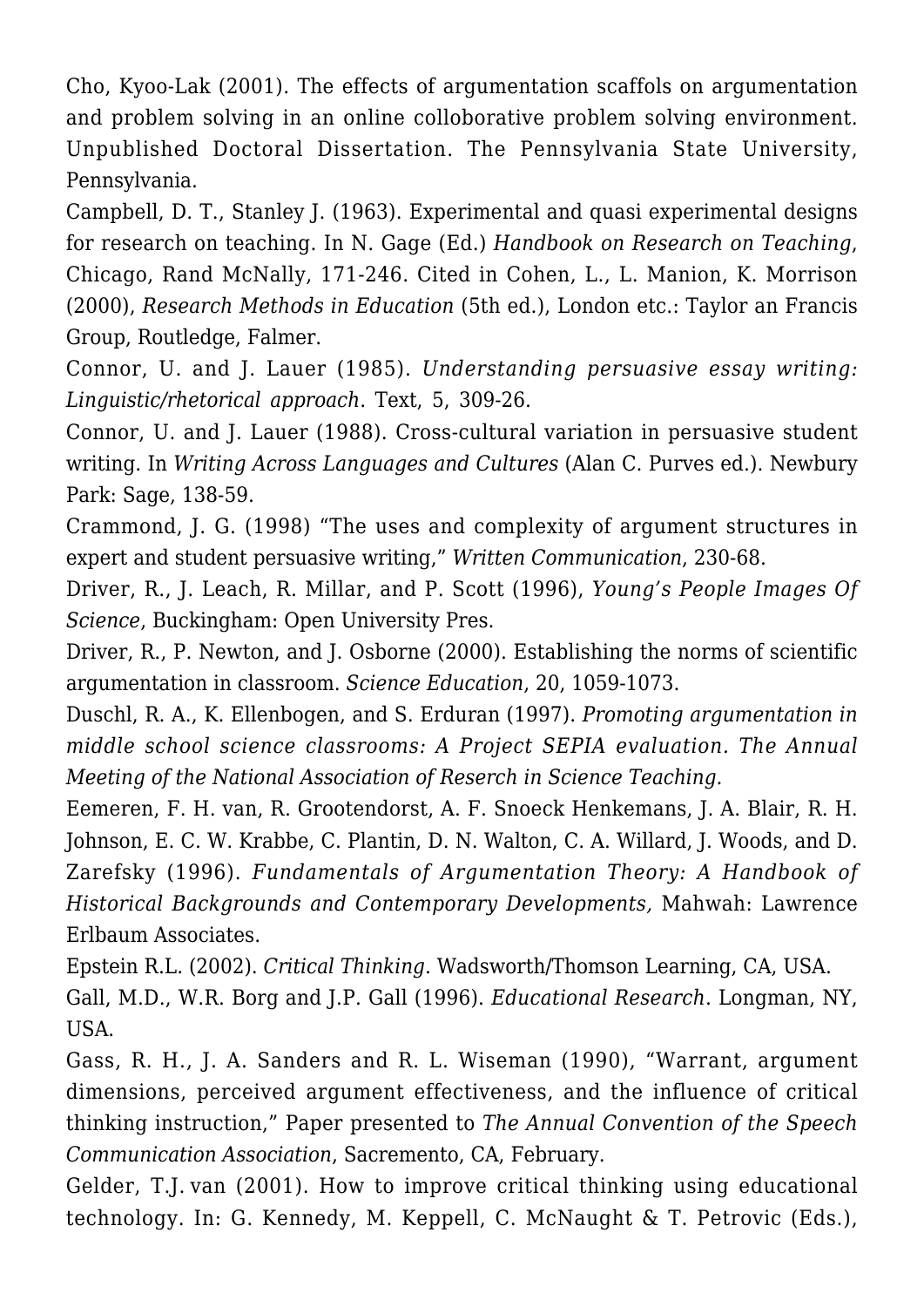*Meeting at the Crossroads. Proceedings of the 18th Annual Conference of the Australasian Society for Computers in Learning in Tertiary Education.* (pp. 539-548). Melbourne: Biomedical Multimedia Unit, The University of Melbourne.

Johnson, R. H. and J. A. Blair. (1994a). Informal Logic: Past and Present. In: R. Johnson (ed.), *New Essays in Informal Logic*, 32-51. Newport News: Vale Press.

Johnson, R. H. and J. A. Blair (1994b). Logical Self-Defense. McGraw-Hill, Inc. : USA Kelly, G. J., S. Druker, and C. Chen, (1998). Students' reasoning about electiricity: combining performance assessments with argumentation analysis. *International Journal of Science Education*, 20, 849-872.

Knudson, R. E. (1991). Effects of instructional strategies, grade and sex on students' persuasive writing. *Journal of Experimental Education*, 59,2, 141-142.

Knudson, R. E. (1992). The development of writing argumentation: An analysis and comparision of argumentative writing at for grade levels. *Child Study Journal*, 22,3, 167-184.

Kuhn, D. (1991). *The Skills of Argument.* Cambridge: Cambridge University Press. Leeman, R. W. (1987). Taking Perspectives: Teaching Critical Thinking in The Argumentation Course. *EDRS* No. ED 292 147.

Luft, J. (1997). *Design your own rubric*. Science Scope, 20,5, 25-27.

Luft J. A. (1999). Rubrics: design and use in science teacher education. *Journal of Science Teacher Education* 10, 2,107-121.

Lunsford, K. J. (2002). Contextualizing Toulmin's model in the writing classroom: a case study. *Written Communication* 19,1, 76-109.

Marttunen, M., and L. Laurinen, (2001). Learning of argumentation skills in networked and face-to-face environments. *Instructional Science*, 29,2, 127–153.

McCann, T. M. (1989). Student argumentative writing knowledge and ability at three grade levels. *Research in the Teaching of English*, 23,1, 62-76

McColskey, W., and R. O'Sullivan, (1993). *How to assess student performance in science: Going beyond multiple-choice test.* Greensboro: SouthEastern Regional Vision for Education, University of North Carolina.

Rottenberg, A.T. (2000). *Elements of Argument*. Bedford/St. Martin's, Boston MA, USA.

Russell, T. L. (1983). Analyzing arguments in science classroom discourse: Can teachers' questions distort scientific authority," *Journal of Research in Science Teaching*, 20, 27-45.

Sanders, J. A., R.L. Wiseman, and R. H. Gass, (1994). Does teaching argumentation facilitate critical thinking?. *Communication Reports*, 7,1, 27-35. Sauders, K. M. (1994). Law as rhetoric, rhetoric as argument. *Journal of Legal*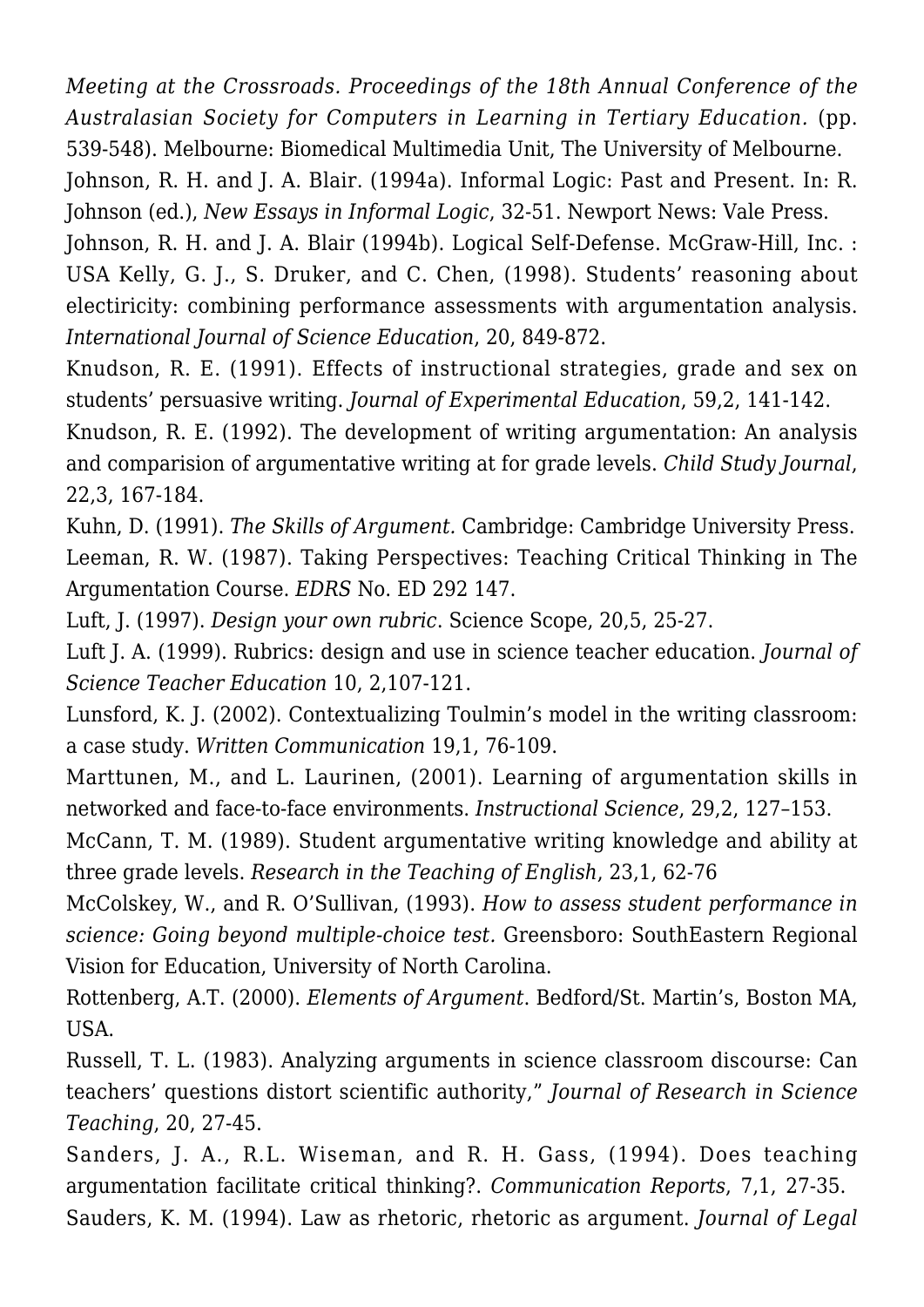*Education*, 44,4, 566-578.

Scardamalia, M., P. Paris (1985). The function of explicit discourse knowledge in the development of text representations and composing strategies. *Cognition & Instruction*, 2,1, 1-39.

Simosi, M. (2003). Using Toulmin's framework for the analysis of everyday argumentation: some methodological considerations. *Argumentation,* 17, 2, 185-202.

Tan, S. C. (2000). *Supporting collaborative problem solving trough computersupported collaborative argumentation*. Unpublished Doctoral Dissertation. The Pennsylvania State University, Pennsylvania.

Toulmin, S. (1958). *The Uses of Argument.* Cambridge, UK: Cambridge University Press.

Toulmin, S. E., R. D. Rieke, and A. Janik (1984). *An Introduction to Reasoning* (2. Ed.), New York, NY: Macmillan.

Veerman, A.L., J. Andriessen and G. Kanselear (1999). *Collaborative learning through computer-mediated argumentation.* The Conference On Computer Supported Collaborative Learning (CSCL December 99), San Francisco, CA.

Woods, D.R. (1989). Teaching thinking and ideas about assessment. *Journal of College Science Teaching*, 18, 5, 338-40.

Yeh, S. S. (1998a). Empowering education: Teaching argumentative writing to culturally minority middle-school students. *Research in the Teaching of English*, 33,1, 49-83.

Yeh, S.S. (1998b).Validation of a scheme for assessing writing of middle school students. *Assessing Writing*, 5,1, 123-150.

Yerrick, R.K. (2000). Lower tarch science students' argumentation and open inquiry instruction. *Journal of Research in Science Teaching*, 37, 807-838.

# *Appendix 1: Holistic Argumentation Rubric for 0 SCORE of 0-8*

A persuasive writing paper is scored between 0 to 8 with holistic argumentation rubric. The writing with score of 0 is not considered as argumentation paper. Author might have a claim but does not have any effort in persuasing anybody. Either there is no primary structure or it is impossible to classify them. The paper is more about knowledge transfer than argumentation. Most probably there are many mistakes even in the knowledge presented. It is too difficult for the reader to understand the author. The attributes are:

- No solid claim.
- No central or supporting components.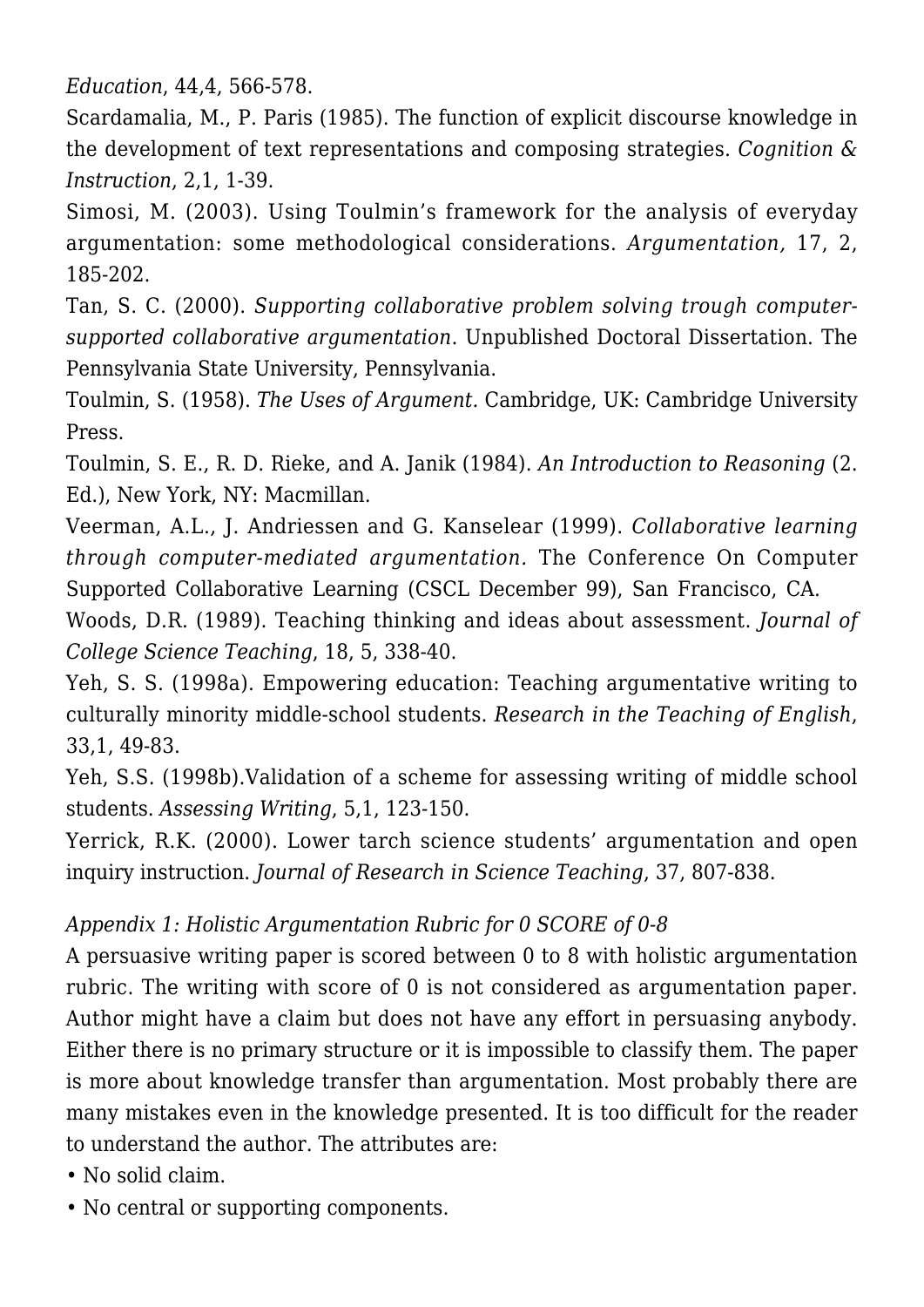- Explanation is not possible to be classified into any structures.
- Transferred knowledge unrelated to the argumentation.
- Undeveloped or to informal writing tone.
- No effort in persuasing.

# *Appendix 2: Analytic Argumentation Rubric for the structure of Claim*

• 8 Consistent with each other, convincing number of important main and subclaims presented eloboratively in an organized form, easier for the reader to understand.

• 6 A couple important main claims which will support a central claim is forgotten. It resembles the writing of score 8 in terms of other attributes.

• 4 There are some important claims are presented generally in a comprehensible manner. From time to time, it is possible to have contradictions. There might be some problems in organization of claims. Some claims left to the audience to figure out.

• 2 Most of the important claims is overlooked. Presented claims are meaningless. It is very difficult for the reader to understand the connection between claims and sub-claims. There might be even contradictions between some of them.

• 0 There is no claim or unclear for the reader.

# *Appendix 3: An Example of Written Argumentation Analysis*

First papers is analyzed for holistic scoring. Then, each paper is analyzed again for each structure. Coders asked questions to locate the structure and to define the quality of structure in writings.

### *Primary Structures of Argument*

• Claim: Combine or choose learning theories for application based on circumstances

- Data: Why we combine or choose?
- Data D1.1. Context of learning always different. Individual differences, number of students, time, content, learning environment… etc.
- Data support: Do we have an example of different circumstances?

• Data support Ds1.1. BTE-208 ED-psychology with 30 student, OO) EDpsychology with 300 students

- Warrant: What are the circumstances of combining and choosing?
- Warrant AW.1. Choose when prior knowledge of content is high

• Warrant AW.2. Combine when prior knowledge of content is low but content is strictly sequential and challenging.